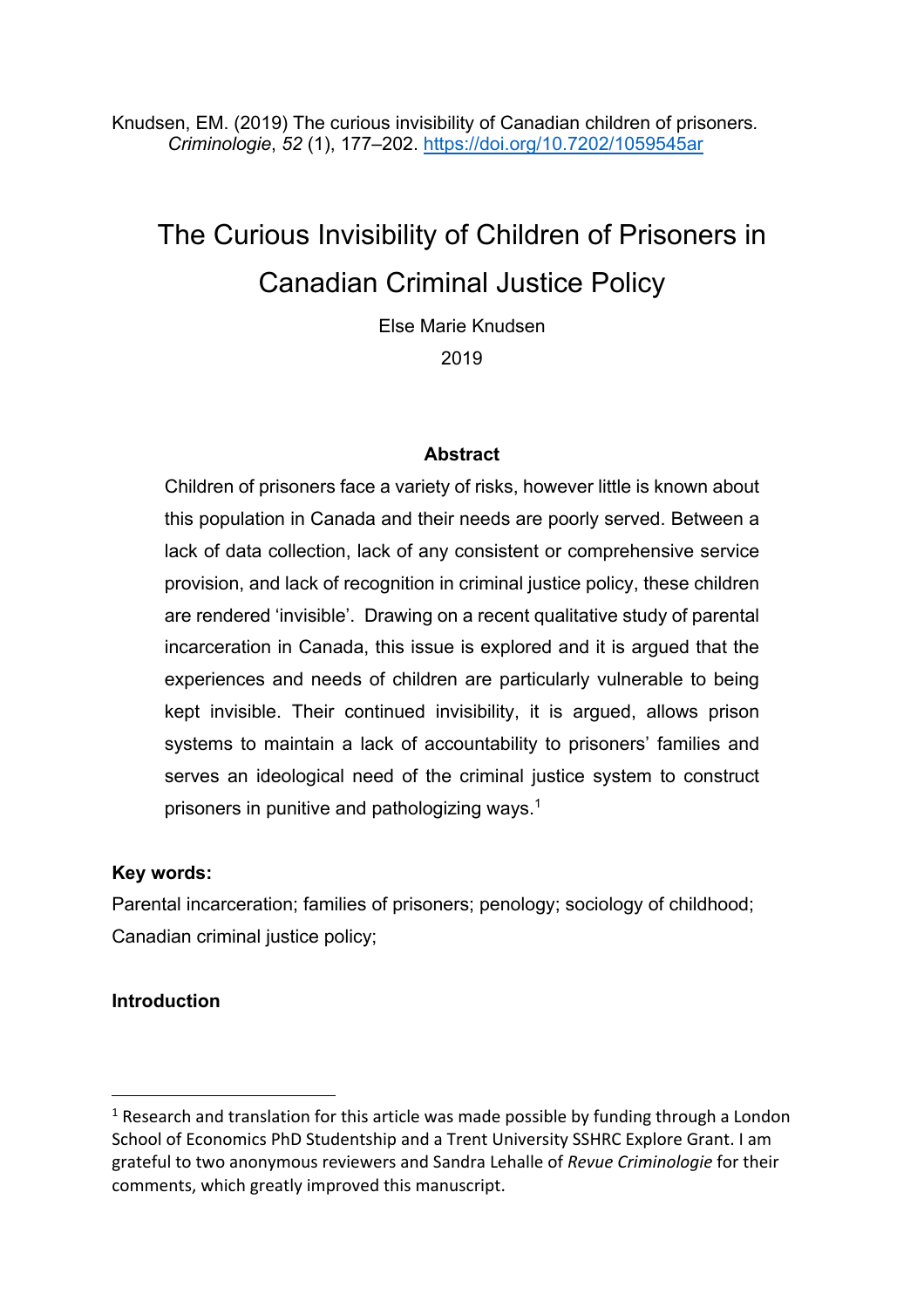#### THE CURIOUS INVISIBILITY OF CHILDREN OF PRISONERS

The topic of families of prisoners has recently faced growing scholarly and policy attention in much of the world after being largely unstudied until the 2000s. Parental incarceration in particular is a growing topic of academic research and the subject of increasing public discussion in Europe and the US (Condry et Scharff-Smith, 2018; Farmer, 2018; Jones et Wainaina-Woźna*.*, 2013; Murray, Farrington, Sekol et Olsen 2009; Wildeman, Goldman et Turney, 2018). However, prior to this special edition of *Revue Criminologie,* there has been scant academic attention to this topic in Canada, which reflects a broader scarcity of data, academic knowledge, service provision, public discussion or policy around parental incarceration in this country.

This article explores the absence of these children from the public policy sphere, and the myriad ways that children of prisoners could be recognized and provided support by prison systems or the broader the state but fail to be. Despite their weekly presence in every prison in the country, little is known about how many children have a parent is in prison, nor about their well-being or care. Drawing on my recent doctoral study of Canadian parental incarceration, which included a review of existing Canadian public prison policy related to children of prisoners, it is shown that children are only peripherally and instrumentally present in prison policy.

I then argue that the invisibility of children of prisoners is no accident, and propose three reasons that contribute to our lack of understanding and policy attention to children of prisoners. First, children tend to be framed as instruments of their prisoner parents by systems that affect them including both prisons and prisoner rights organisations. Second, ignorance of the numbers and needs of children of prisoners, and lack of policy attention to them, serve the purpose of relieving the prison service of any responsibility for these children's well-being. Finally, the existence of children of prisoners are disruptive to punitive political ideologies, and their continued invisibility serves to minimize this disruption.

#### **Methodology**

This paper presents evidence gathered as ancillary data in a larger study of Canadian children of prisoners. The larger study sought to understand children's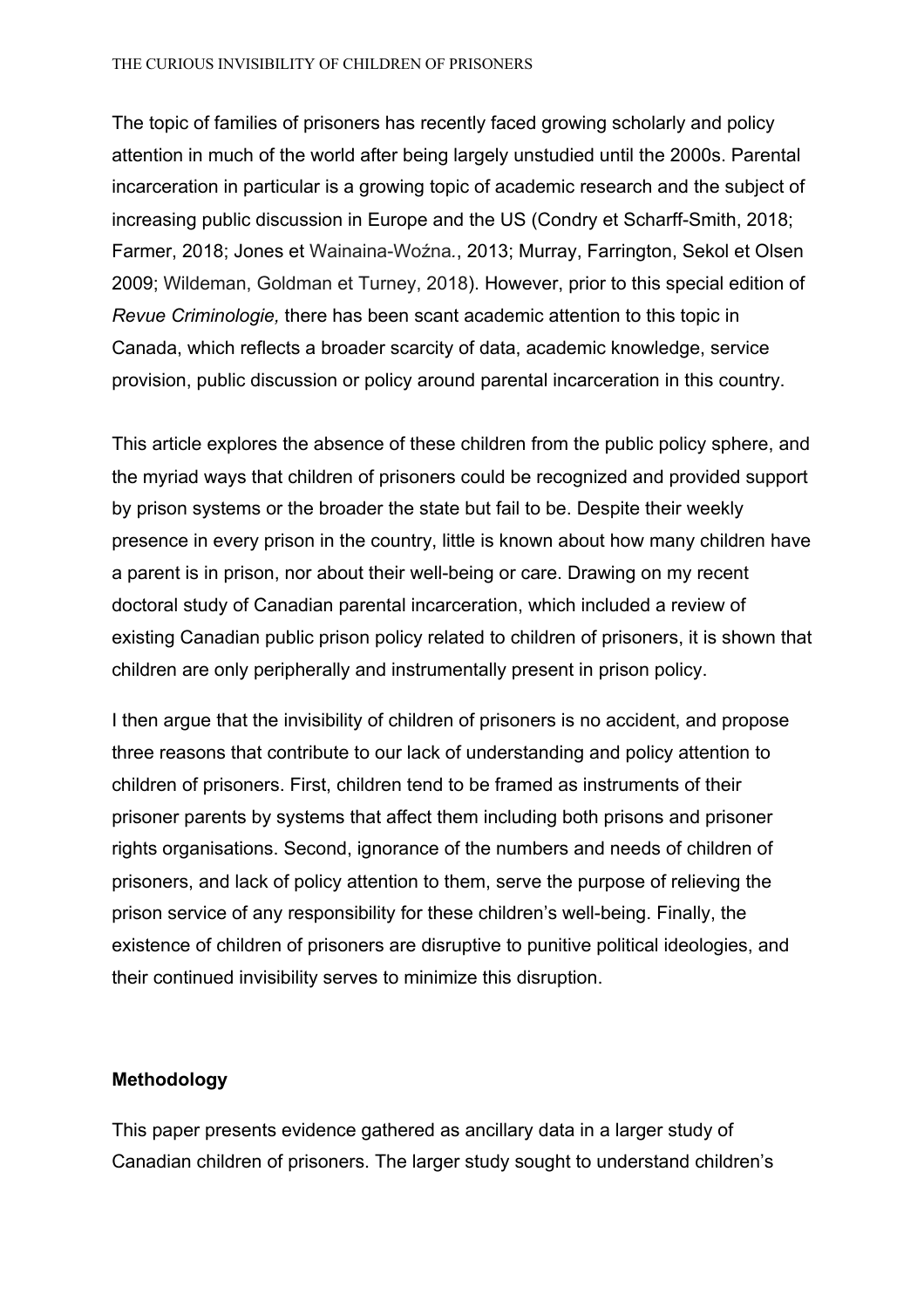experience of parental incarceration, and involved interviewing twenty two children and youth from Ontario, aged 7-17, who currently had a parent in a federal or provincial prison, as well as their caregivers. Extensive attention was paid to creating and maintaining rigorously ethical recruitment and consent/assent processes which sought to reduce coercive and harmful effects to child participants (Knudsen, 2016, p.106-109).

As an ancillary measure, a variety of key informants with insights into parental incarceration were interviewed and analysis of textual material related to familial incarceration in Canada was conducted, which form the data presented in the present article. I conducted interviews with 20 key informants who had a range of experiences with or expertise around prisoners' families or the prison system in general. I recruited these though direct requests to individuals and organizations that might be able to offer insight into the systemic or structural issues affecting children of prisoners in Canada, as well as further snowball sampling. Key informant interviews were conducted in Ottawa, Kingston and the Greater Toronto area between 2011-2013. The interviews were recorded, transcribed and coded using NVivo qualitative research software, and content analysis undertaken. The interviews sought information about the key informant's knowledge of parental incarceration, services available to this group, and information and opinion about the social policy context, (appendix 1: Interview Schedule).

The key informants were a combination of front line service workers who had some experience providing services to families of prisoners, Executive Directors of several charitable agencies, advocates for criminal justice system reform, and prison system activists. I quickly achieved saturation in key informant interviews and I posit that I interviewed a representative sample and significant portion of those with professional insight into the systemic issues faced by children of prisoners. That said, there is a significant gap in this sample as I was refused interviews by representatives of Correctional Service of Canada (CSC) or the federal correctional officers' union (Knudsen 2016). The lack of data from prison-side service providers and policymakers is a significant omission that limits the power of the present study.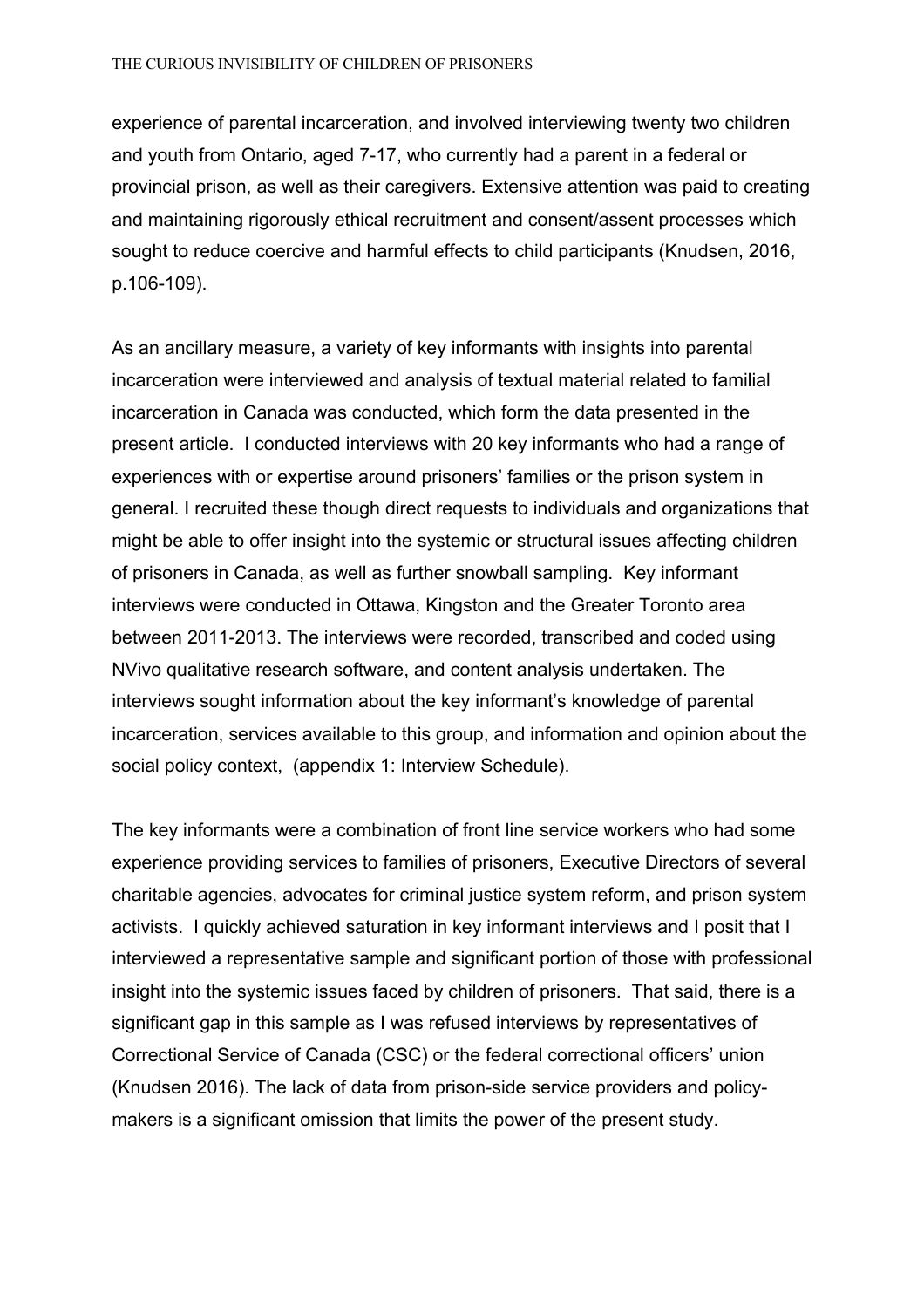Information about programming for or attention to children of prisoners in Canadian prison services, and broader social policy instruments, were gathered through online searches of academic sources and publicly available information.

## **Conceptual framework**

The larger research project on which this article is based was grounded in several related theoretical foundations which frame the present analysis. First, the approach from design through analysis is consistent with a 'new sociologies of childhood' perspective, which positions children as expert informants about their own lives, seeks out the self-reported experiences of children, and attends to their social contexts (Hogan 2005; Boocock & Scott, 2005; Rosenbury, 2015). Unfortunately, the present paper includes very little 'voice of the child' as it seeks to answer a macrolevel question about the reasons for invisibility of children in public policy. The selfreported experiences of children themselves was rarely directly relevant, as child and youth participants had no awareness of their policy-level visibility.

A second conceptual underpinning was a critical criminology perspective, which takes a constructivist and politicized view of the processes of criminalization, and pays particular attention to the rise of punitivism and managerialism in the criminal justice policy of neoliberal states (Hannah-Moffat 2015; Garland, 2001; Wacquant, 2009).

#### **Findings**

## **1. Lack of data.**

There is a growing base of scholarly work from outside of Canada which suggests that children of prisoners face an increased risk of a variety of negative outcomes. Research, including systematic reviews, have found that parental incarceration is associated with increased rates of behavioural concerns, a variety of physical health issues, contact with child welfare systems and later criminal justice system involvement (Murray, Farrington, Sekol & Olsen, 2009; Wildeman, Goldman, & Turney, 2018). Parental incarceration has been added to the list of Adverse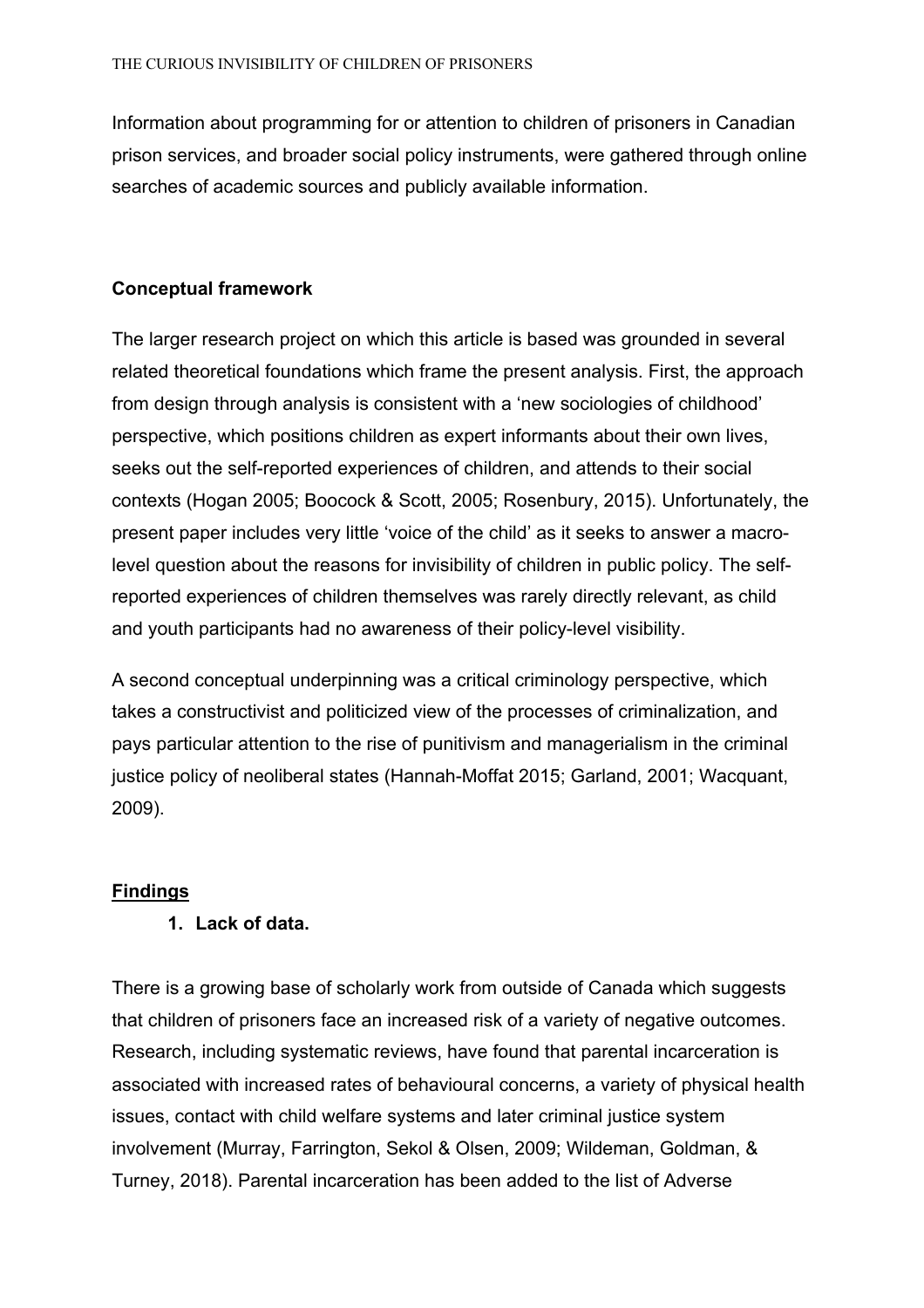Childhood Experiences (ACEs) which link childhood traumas to a variety of adult health concerns (Felitti 2017).

However, a frequently repeated phrase in my key informant interviews, and particularly in my broader attempts to seek participants through various service agencies, was: "I've never thought about this before." Continually, people who worked with at-risk children, marginalized families, prisoners, and other criminalized people (including staff at child welfare agencies), reported not having any knowledge or experience with parental incarceration. One prisoner advocate reported that she has rarely discussed issues of parental incarceration because other issues related to prisoners' crises have always taken precedence:

I don't think that's indicative of not being a priority but I think there are people trapped in systems that were just like "I need help to get out of this system." And so talking about the children is not necessarily a priority now. [Key informant 2]

Part of this neglect may be due to the marked lack research about Canadian children of prisoners. While parental incarceration has been the subject of a growing scholarly attention and research around the world in the last two decades, Canada has lagged behind in this regard; academic research into parental incarceration has been virtually non-existent in this country (McCormick, Millar, & Paddock, 2014), with the few existing grey literature reports being the only source of information on this topic in this country (Bayes, 2002; Cunningham & Baker, 2003; Withers & Folsom, 2007; McCormick et al. 2014).

One reason for this gap is clearly the lack of available data. In Canada, as in many countries, information is not routinely collected about the parental status of prisoners. I found that neither CSC nor the remand or sentenced sections of any provincial prison service consistently collect quantitative data about children or parenting status on admission. I queried a key informant with a prominent role in the federal criminal justice system:

Interviewer: I was shocked to learn that the intake assessment at the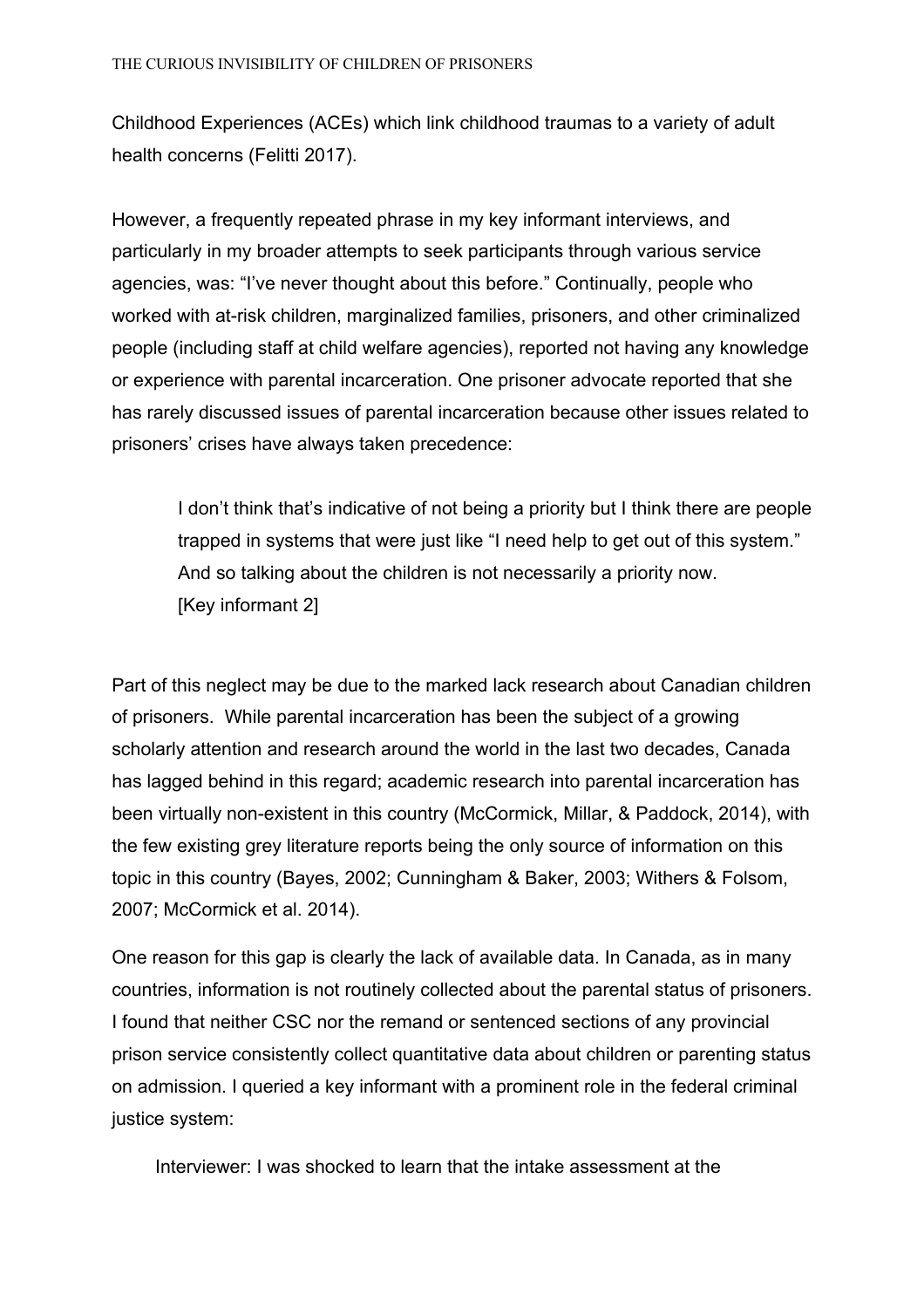assessment units doesn't include quantifiable data collecting whether an offender has children, who is caring for them and where they live Key Informant: Yeah

I: Have there ever been such questions? Why…

KI: No, I don't know, that's a really good point… We don't know. If you were to ask me the question how many have children and age ranges and what happens to them, and are they involved in child welfare or Children's Aids Societies... I could not tell you.

[Key Informant 1]

While qualitative information about parenting status may be included consistently or on an ad hoc basis in the case notes of prisoners' files, such information is not rendered quantitative, comparable and available. The same respondent noted that family context *is* discussed during interviews with prisoners:

[In case files] all that information is captured. It's all known, it's all disclosed, people do eventually ask. It's just not necessarily part of the intake and assessment process and documented in a way that is retrievable and quantifiable.

[Key Informant 1]

However, being irretrievable and unquantifiable renders this information unusable to researchers and policy makers. Nothing is known with any confidence about the characteristics of Canadian children who have a parent in prison, such as age, race, who cares for them, or their relationship with the incarcerated parent (Bayes, 2002; Cunningham & Baker, 2003).

This lack of data does not reflect a lack of children. Data from a survey a single federal male prison from 2007 found that 53% of prisoners were parents to an average of 2.1 children (Withers & Folsom, 2007). I estimate (crudely) that there are around 44,700 children in Canada with a parent in prison on any given day<sup>2</sup>. In the

<sup>&</sup>lt;sup>2</sup> On an average day, there are just over 40,000 adults in custody, federally and provincially, in Canada (Reitano 2016). If a number of problematic assumptions are made, including that the Withers and Folsom (2007) findings around prisoner fertility are valid, that incarcerated women have the same fertility rates as men (though this does not appear to be the case (Barrett, Allenby & Taylor, 2012)), that provincially prisoners have similar fertility to federal prisoners, then it can be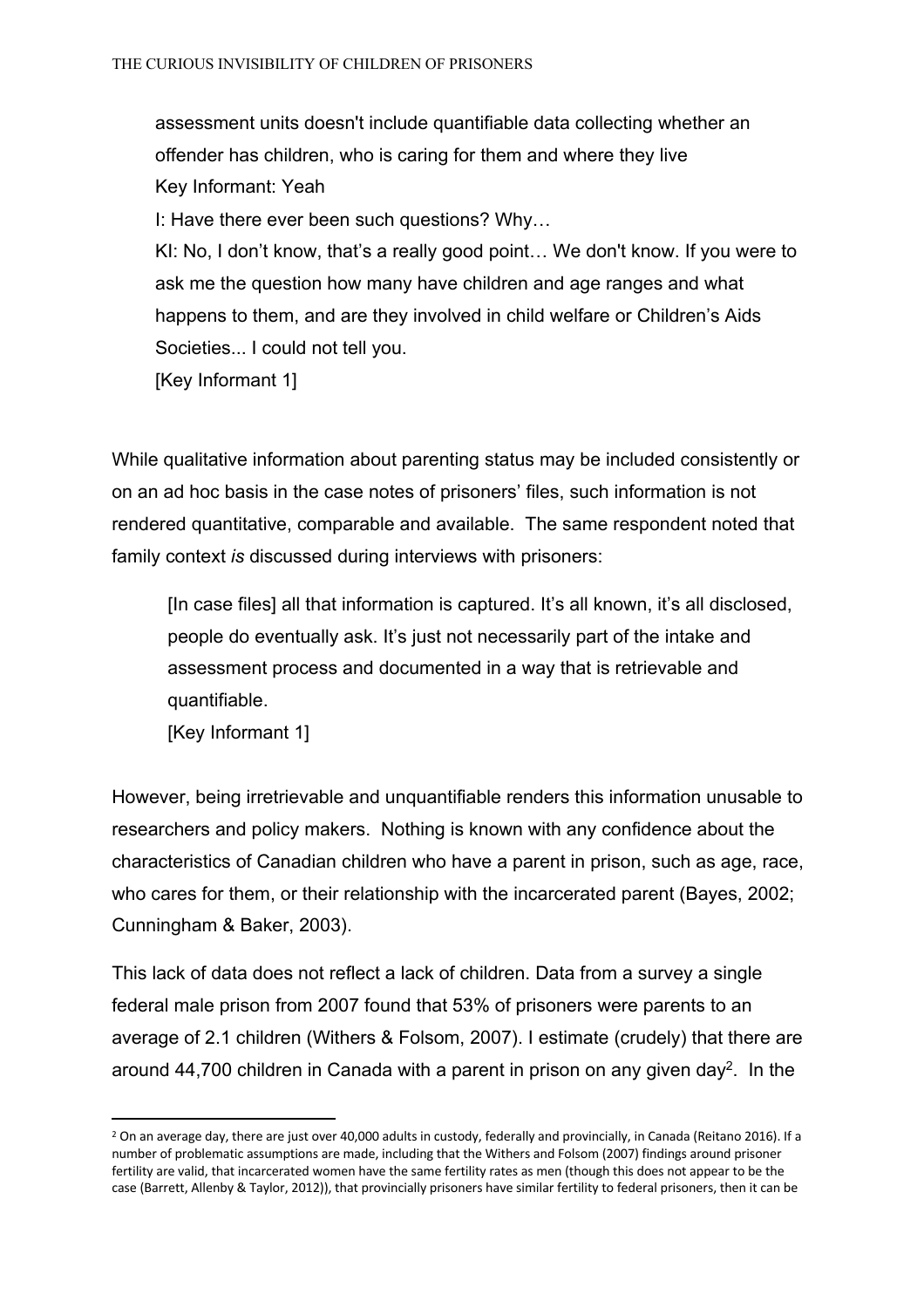United States, it is estimated that there are 1.7 million children of prisoners, who account for 2.3% of all American children (Glaze & Maraschuk, 2008).

The lack of data about Canadian parental incarceration conceals what is likely to be a highly racialized experience. In the US, parental incarceration is disproportionately experienced by racialized groups who are overrepresented in penal populations (Tonry, 1997; Glaze & Maraschuk, 2008). In Canada, Indigenous and Black people are likewise overrepresented (Malakieh 2018; Juristat 2015; Statistics Canada 2007).

Some marginalizing factors may be exaggerated in children of prisoners. Wildeman (2009) found Black American children born in 1990 had a one in four chance of having had a parent in prison by age 14 compared to one in 25 white children, and for children whose parent had not completed high school, the rate was an astonishing 51%. Prisoners are disproportionately affected by high rates of poverty, illiteracy, low educational attainment, and mental health concerns compared with the general population (Sinha, 2009; Glaze et Maruschak, 2008; Boe, 1998). It appears that children of prisoners face a variety of related family risk factors such as poverty, parental unemployment and parental substance abuse (Wildeman, Goldman, & Turney, 2018; Murray & Farrington, 2005; Social Exclusion Unit 2002).

#### **2. Absence from prison policy.**

Despite the weekly presence of children inside the visiting room of every prison in the country, prisons show little interest in seeking to understand or address their particular needs or risks, and appear to recognize no responsibility for the experiences they have with the prison, aside from their basic physical safety. In the formal policies of CSC ('Commissioner's Directives' (CDs)), the explicit mention of prisoners' children is extremely limited and frame them virtually exclusively in terms

roughly estimated that there are around 21,300 parents in Canadian custody and these parents have 44,700 children. This figure is significantly lower than the only other published estimate, Withers and Folsom's (2007) report which suggests that there are around 350,000 Canadian children impacted by parental incarceration annually. However, the latter number is relies not on the total Canadian incarceration rate at the time (38,000) but the annual rate of admission to custody (358,350), which represents a very high number of duplicated subjects.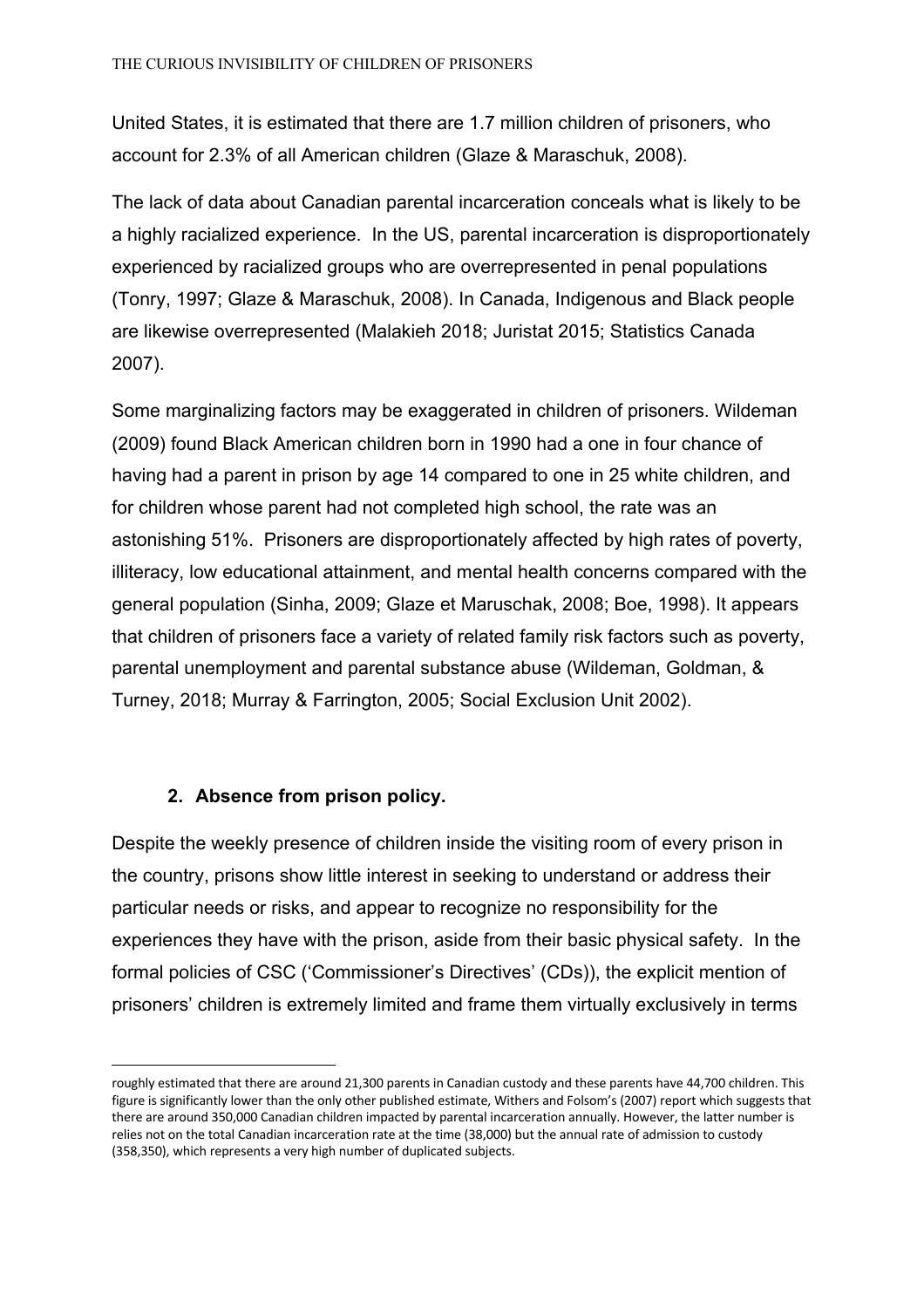of risk. There are five mentions of children in the CD concerning prisoner visits, the main point of interface between many prisoners' children and the institution, and they consist of defining them and the approval process.

Absent is any mention of the goals of the visiting process are for children, any special rights or needs that children have in respect of visits, or any special accommodations, equipment or recommendations to address children's safety, outcomes or well-being. The "Child Safety Waiver" form referred to in the visiting CD is a contract to be signed by the child's outside caregiver which releases CSC "from any responsibility it may have in allowing the said child/children to accompany me on a visit" (CSC, n.d.).

An important exception is the policy related to the CSC Mother-Child program, which allows for women prisoners to reside with their children inside the institution (LaBoucane-Benson & Van Dieten, M. 2013). The stated objective is "To provide a supportive environment that fosters and promotes stability and continuity for the mother-child relationship" and it is noted as a policy principle that "The best interests of the child shall be the preeminent consideration in all decisions relating to participation in the Mother-Child Program" (CSC, 2016).

One respondent explained the inception of the Canadian Mother-Child program:

[One warden] was very clever, I mean she-- basically she had women [..] who were in custody and their kids would come to the fence to see their moms, they would walk sometimes for days to see them. … There was a woman who was pregnant and she decided to, you know, instead of announcing it or even requesting [removal of the child], she got all the women to, you know, they made booties and bonnets… It became such a positive thing that they didn't kick the baby out. That was the first Mother Child program.

#### [Key Informant 4]

The program allows for children under 4 years old to reside full time with their mothers, and 5-6 years old children on a part time basis with regular weekend visits. However, this program is extremely difficult to access and thus consistently "hardly used" since its 2001 inception, and even less so in recent years; the part-time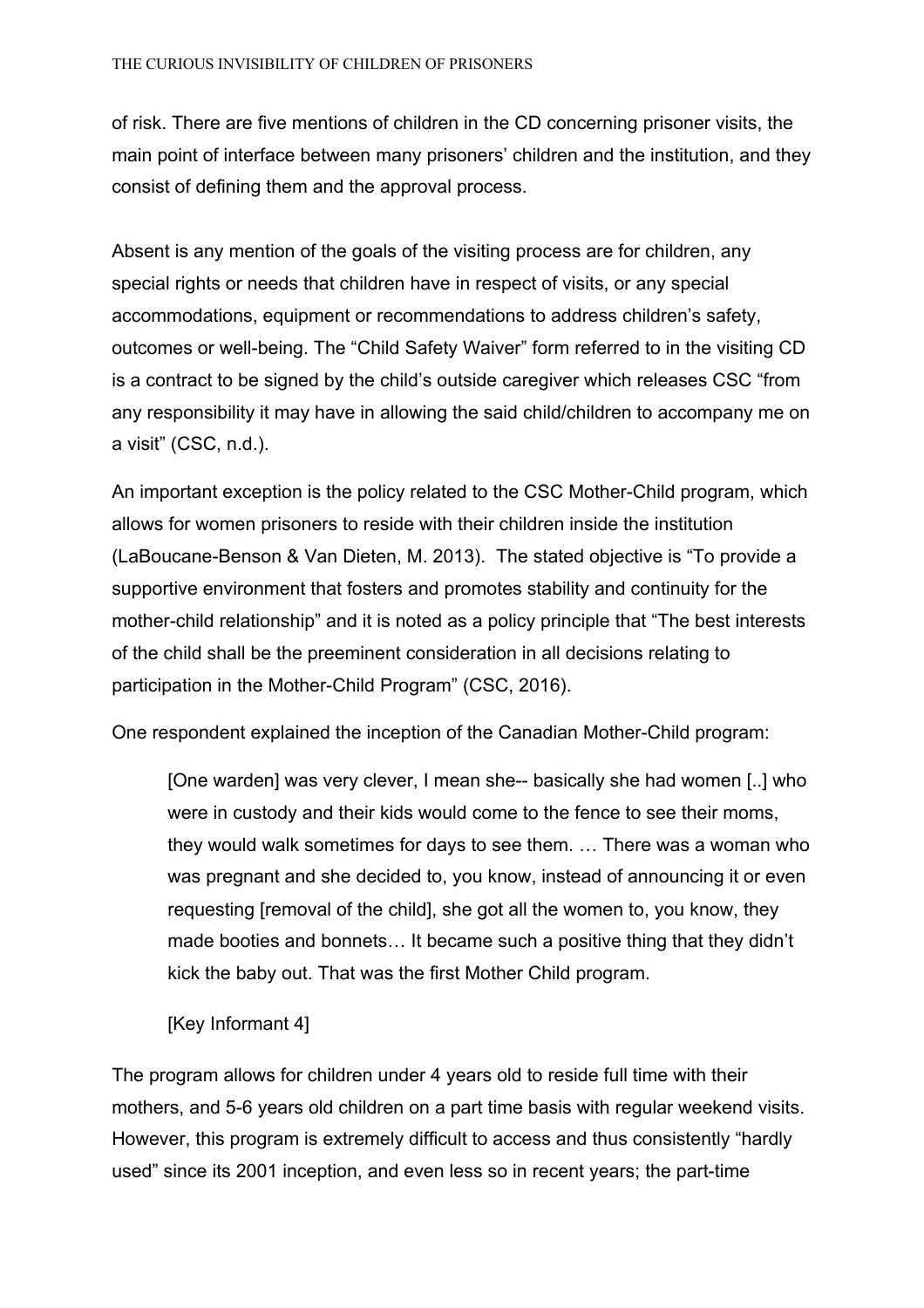program in particular has been "rarely used" at any point (Brennan 2014). There are around 900 women incarcerated in federal institutions (Juristat 2015) and it is likely that three quarters of these women have children under 18 years (Barrett, Allenby & Taylor, 2012), yet the program has been used by an average of 2.9 mothers annually since 2001 (Brennan 2014.).

Brennan's (2014) review of the program found that several factors make the program inaccessible, many related to the recent punitive turn in federal corrections. Amendments to the eligibility program in 2008 excluded women who had been convicted of certain crimes and children aged 7-12, and required child welfare agency support. Researchers note:

While CSC has a structure in place to allow women to build, maintain and strengthen their relationships with their children, the institutional rules are so restrictive, that virtually no offender has qualified for the institutional program.

(LaBoucane-Benson & Van Dieten, 2013)

In summary, the Mother-Child program appears to exist mainly 'on paper' as children are clearly no more present within institutions either physically or figuratively because of it.

In reviewing publicly-available CSC documentation, I located the following additional references to children of prisoners, in total:

- The Child Link program which provides video visitation for women prisoners in certain institutions. This program launched as a pilot in 2012, with one prisoner holding video visits with her son for 5 months in 2013 (CSC 2013). However, the program has expanded to include additional women's prisons across the country since 2014 and is now described as a non-residential component of the CSC Mother-Child program (CSC 2016).
- Reference to the family orientation program, a session that was offered to new federal prisoners, run by the NGO Canadian Families and Corrections Network (CFCN) and providing information and documents around contact with families. However, this program lost CSC funding in 2013 and is no longer offered.
- Information on the CSC website intended for prisoners' families about some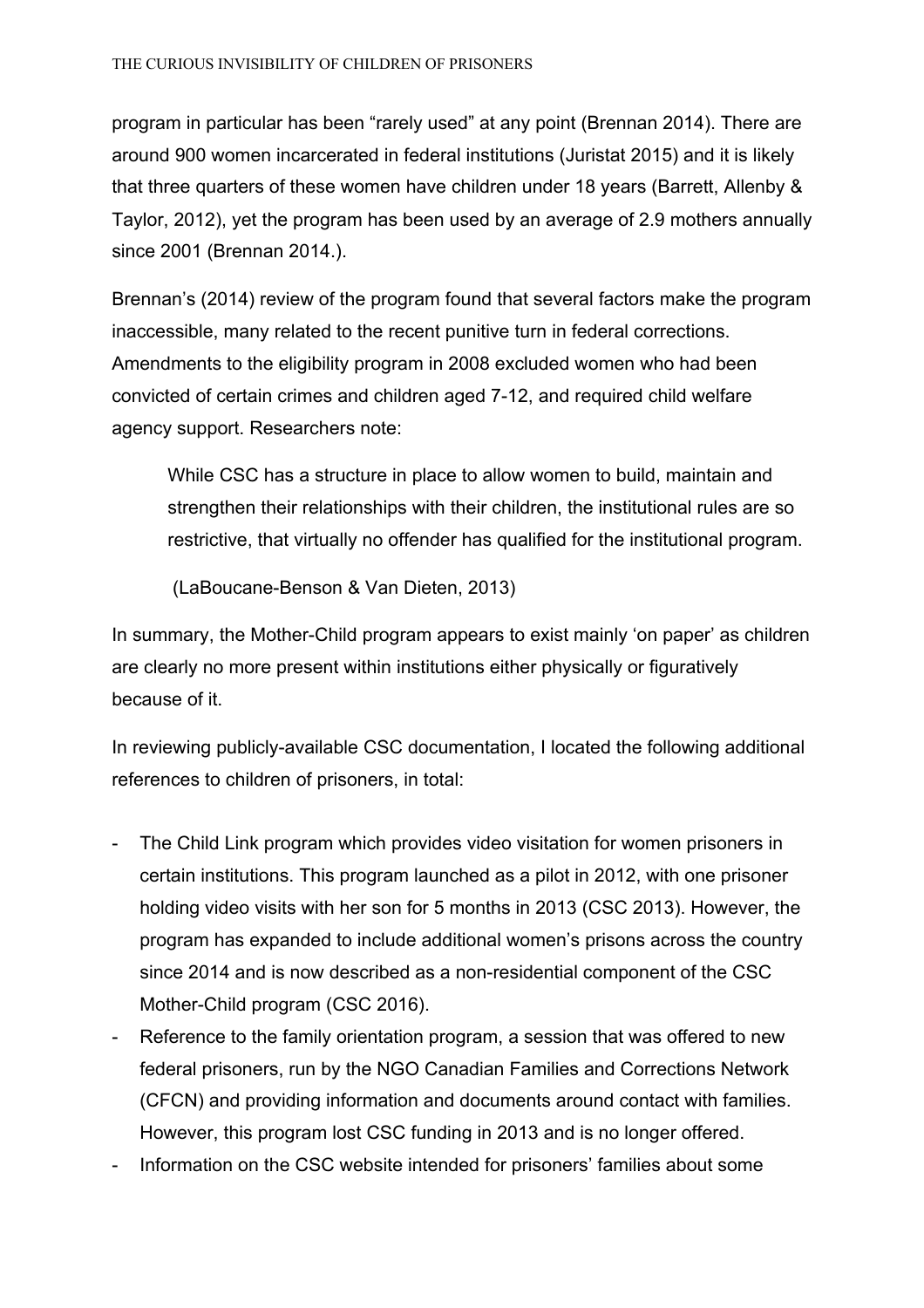practical aspects of visits, including a web tour, security information and basic contact information, and a CFCN document with information about visiting

- A 1995 edition of a now-defunct CSC research summary publication devoted to families and corrections (Carpentier, 1995)

Occasional references to prisoners as parents is found in CSC research, particularly related to women prisoners, and a reference to parenting skills in descriptions of the programming that prisoners can be offered. In response to my email query about the provision of parenting programs to federal prisoners, I received the following reply from a manager of the CSC Reintegration Services Division:

CSC is legally mandated to provide programs and services that address offenders' criminal behaviour and contribute to their successful transition into the community. As a result, the Service offers correctional programs that are based on research of "what works", targeting factors that have been proven to reduce future re-offending.

*Since parenting programs do not directly target such factors<sup>3</sup>, these types of programs are classified as social programs* within CSC. Unlike correctional programs, social programs are not offered on a national basis and are subject to institutional approval, feasibility, and suitability.

[...] It should also be noted that each federal Women Offender Institution does ensure a parenting skills program is offered.

[Personal communication, 11 August 2015; emphasis added]

A request for information on the actual provision of the Parenting Skills Training Program from CSC resulted in my being sent a list of all parenting skills program completions by CSC offenders between 2010-2014. Nine institutions (of CSC's 58

<sup>&</sup>lt;sup>3</sup> I disagree with this assessment. There is growing body of research showing the benefits of visits by family members to prisoners, including a lower likelihood of re-offending after release (Bales & Mears, 2008; Derkzen, Gobeil, & Gileno, 2009)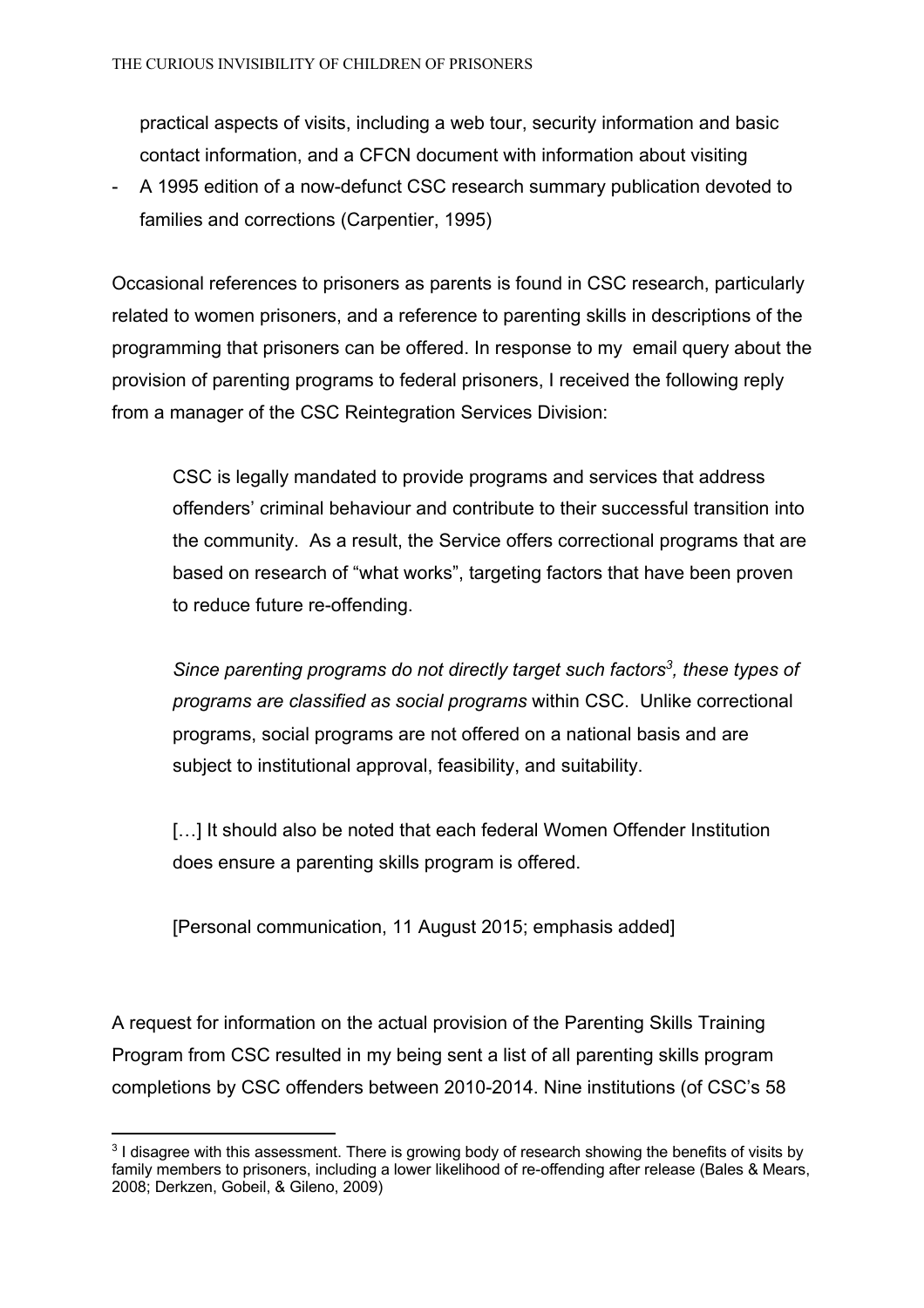institutions) had any parenting program completions, and the number of completions per year ranged from 36-111 (Personal communication, 2015). There are approximately 15,000 people in federal custody, meaning that 0.7% of prisoners completed the parenting program in its busiest year since 2010 (Juristat 2015). The information provided showed that the program is primarily taken up by female prisoners; they accounted for a third or more of participants, and account for 6% of federal prisoners (Juristat 2015).

Provincial prison policy would appear to attend even less to children of prisoners. Ontario provincial prison service documents contained almost no mention prisoners' children. I found virtually no reference in any publicly-available document published by the Ontario prison service to 'child', 'parent' or 'family,' with two exceptions. The first is the 'Visiting' section of the website which states:

Visits by minors

- The decision to grant visits to children under the age of 16 years is at the superintendent's discretion. In making the decision, each application is considered individually and based on its own merits.
- All children under the age of 16 years are expected to conform to the visiting routines and practices of the institution. Children who do not conform or who disrupt the visits of other persons will be required to leave the facility.

# [MCSCS 2016]

The second exception is the "Information Guide for Adult Institutions" for prisoners available online (MCSCS 2018). In this document, the words 'parent' and "child " do not appear. There are several references to 'family,' and these refer to adult family members acting in a support capacity to the prisoner, for example assisting in meeting bail conditions, bringing clothing to the prison, paying fines on the prisoner's behalf, paying for newspaper subscriptions and verifying information to and supporting the parole process. The denial of any responsibility to prisoner's families in this document is stark. Advice to prisoners states: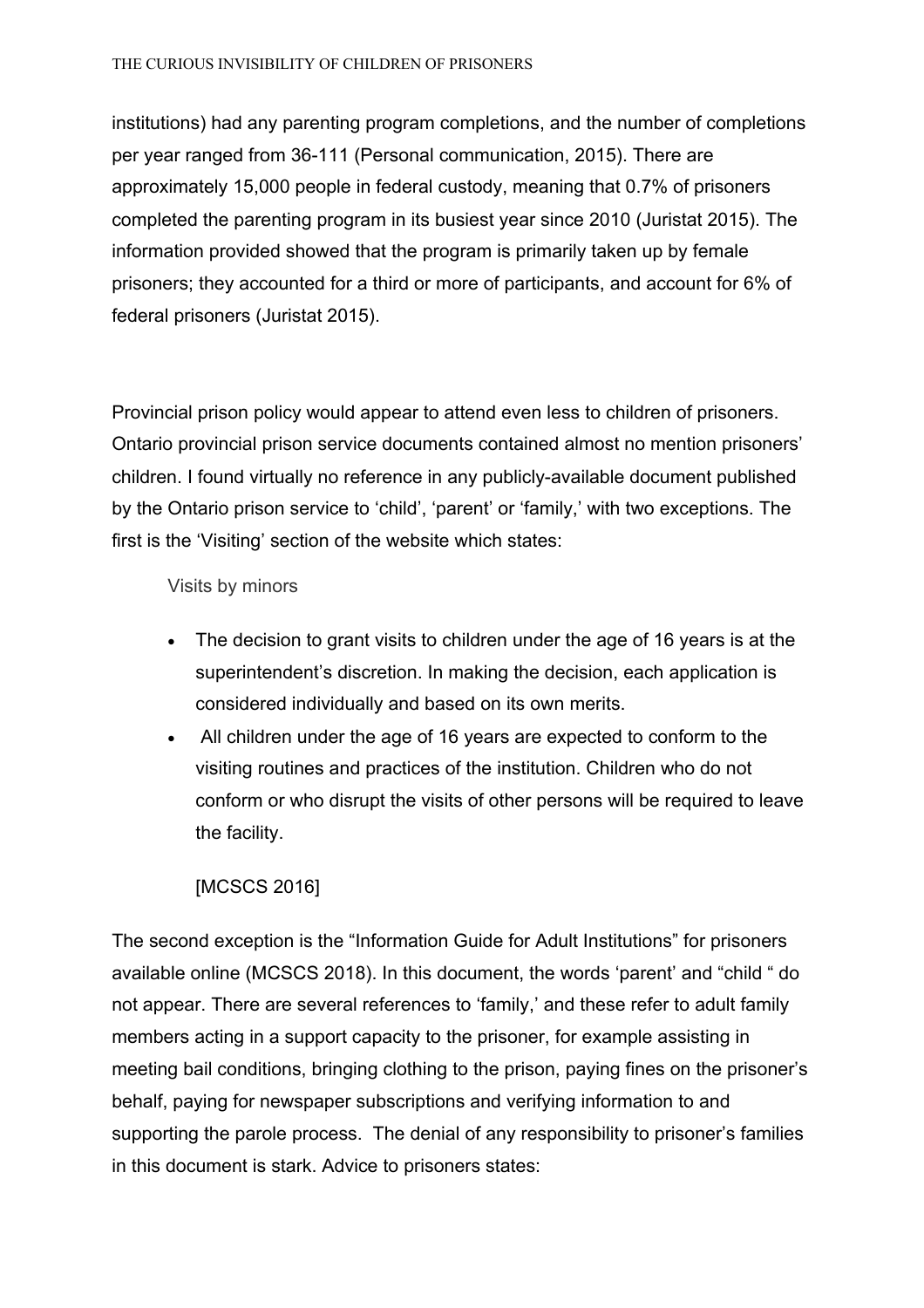It is up to you to tell your family and friends where you are. It is also up to you to deal with any *problems* you have in the community (e.g., debts or *family matters*, etc.).

(MCSCS 2018; emphasis added)

The recent independent review of Ontario provincial corrections noted the following:

[In Ontario] the vast majority of visits between inmates and their loved ones in Ontario are limited to 20- or 40-minute sessions during which inmates and visitors are physically separated by a barrier (commonly referred to as "closed visits"). There are limited open areas, no apparatus to facilitate outdoor play for children, no private family visiting houses, and no motherchild or mother-baby programs. The momentum in Ontario in recent years has been to decrease in-person visiting: Ontario's two newest institutions have almost completely replaced closed visits with remote video visitation. Such policies not only constitute unnecessary restrictions on individual rights, they are also contrary to good correctional practice.

[Sapers 2017]

Disappointingly, recent legislation passed in Ontario, which was informed by this review and explicitly intended to modernize the provincial correctional system (*Correctional Services Transformation Act, 2018*), adds little recognition of the need to recognize and support prisoners' children. While the Act does recognize "the necessity of family and community connections and supports for inmates" in the Preamble, and the Act includes a requirement that access to a prisoner's family be included as a factor in decision making about placement, the words 'child' and 'parent' appear nowhere in the legislation<sup>4</sup> and no mention of visiting conditions or the needs of children of prisoners are included. Intriguingly, the following promising

<sup>&</sup>lt;sup>4</sup> Aside from references to the Child and Family Services Act, which are administrative in nature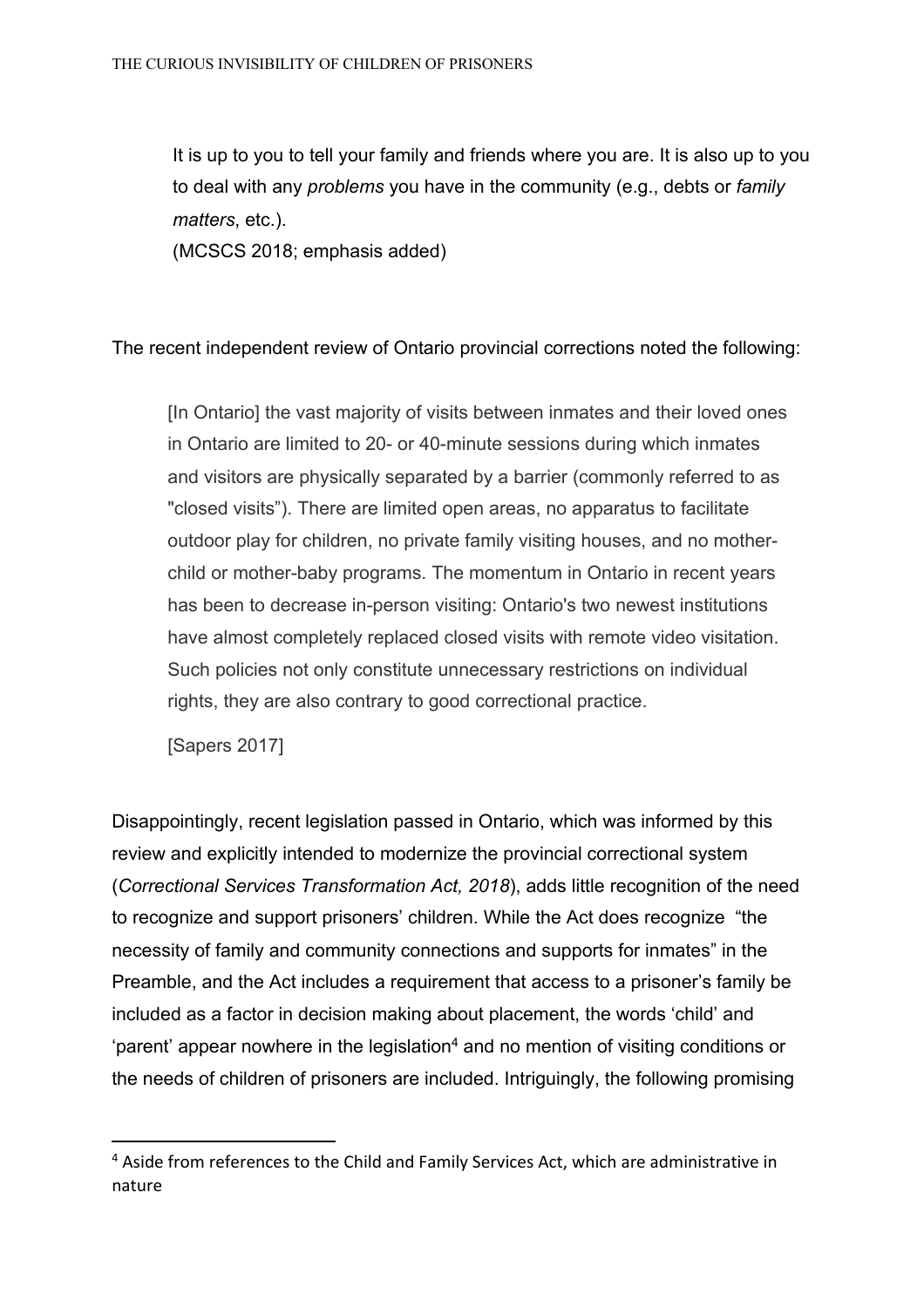provision is included in the Act: "(s.83) The Minister may establish programs to enhance family support for inmates and contact with family for inmates."

It is ironic that provincial prison policy appears to be even less attuned than federal policy to the needs of children of prisoners, as practical parenting issues would seem to be much *more* pressing for remand prisoners, immediately after their arrest. Newly remanded prisoners may need to arrange alternate caregiving arrangements for children for whom the prisoner was a primary caregiver, arrange for funds to be directed to children's caregiver, and attend to a child's initial emotions around a parent's arrest and incarceration.

Limited reference was also found to supporting prisoners to parent from prison, aside from the modest provision of the CSC Parenting Skills Training noted above. For example, I found no reference to prisoners having access to additional visits or phone calls with their children, nor programs that practically support parenting such as parent coaching, structured visitation, or video visiting. In comparison, there are programs in many US states that incorporate such elements (e.g. ASPE 2010). There are few Canadian services focused on meeting the needs of children of prisoners. In comparison, prison services in countries like UK and some US jurisdictions provide or work with charities to provide programs such as family visitor centres outside the prison (such as UK-based PACT 2016), programs that facilitate child-focused contact and activities during visits (such as ASPE 2010), resources created specifically to inform and support children of prisoners (such as the Scottish agency Families Outside 2016). Storybook programs are run as broadly-available and funded service to prisoners in UK and many other countries. In contrast, one respondent from the present study described a telling experience:

I had a, to supervise [prison] visiting and there were a number of tables and then the families would come in, they'd have their little goodies and little gifts for their kids and their little toys over there. […] So you had a very diverse, you know, parents coming through but you could see all of them not really knowing their roles. They really didn't know, the parents, they didn't really know, they didn't really understand their roles. They didn't know how to [parent], "how do I?" So, I said to my supervisor, and I said, "Can I run a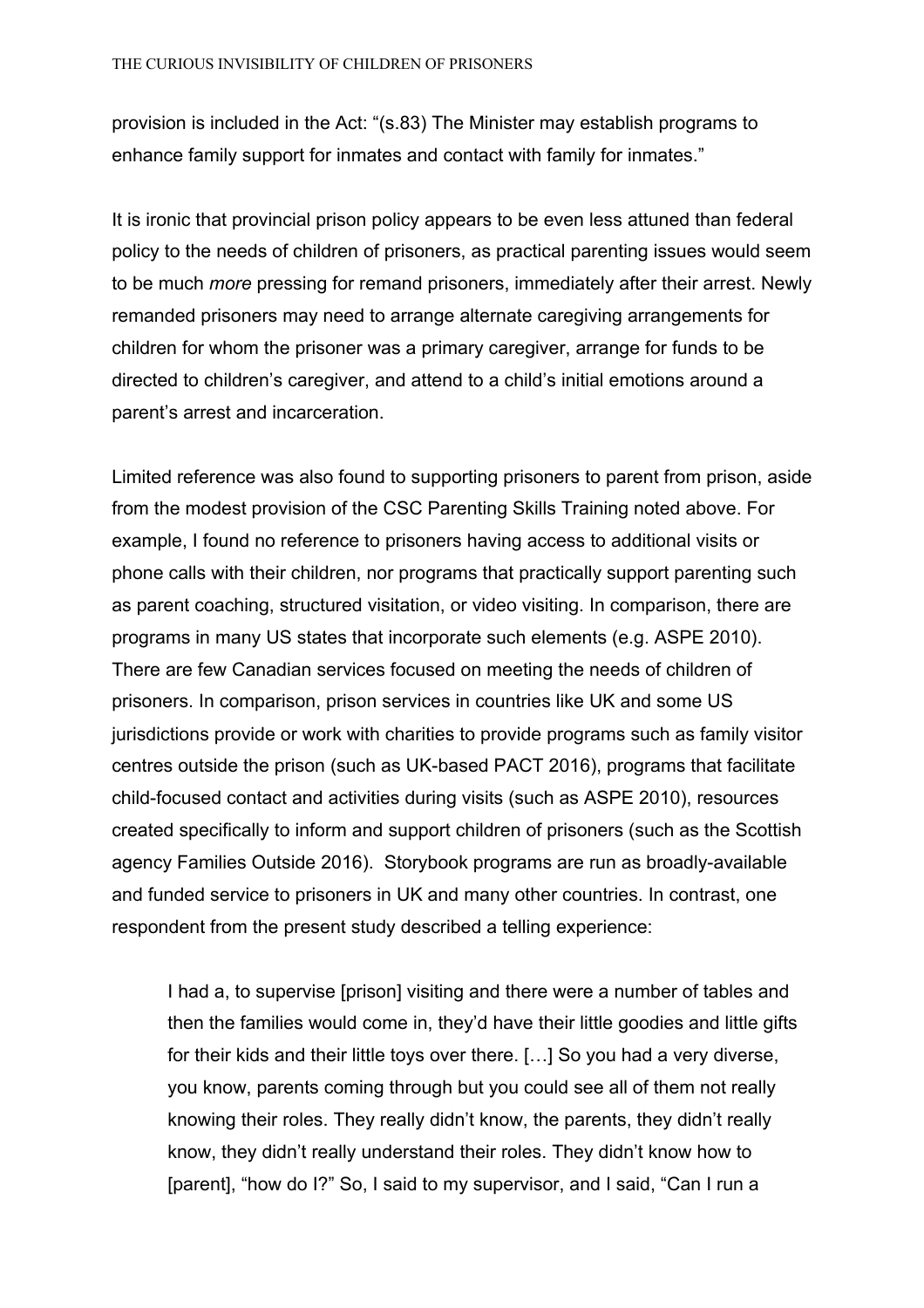mother's group or a parenting group?" And he goes "It's not in our mandate." And I said, "so how can that not be in our mandate?"... And I said, "tell me something," I said, "when little Joey leaves," I said, "wouldn't it be a better outcome and help him by knowing that we have at least done that much to help make the home a better place to come home to?"

[Key informant 13]

That said, there are a few small programs inside prisons to support parenting, which tended to be run by NGOs: The limited provision of the Mother-Child and Child Link programs mentioned above; A storybook program run by the Elizabeth Fry Society in three Vancouver-area prisons (Elizabeth Fry Society of Greater Vancouver, n.d.), and another storybook program run by local library volunteers in one women's prison in Edmonton, Alberta (Greater Edmonton Library Association, 2015); a worker from the small NGO CFCN spoken of fondly by several child participants in this study, who offers games and other activities to children during some visits in Kingston-area Institutions; ; a new fathering program to be launched in 5 CSC institutions in 2018 by CFCN (CFCN 2017); and a program for prisoners inside one Quebec provincial women's prison which provides visiting support for children's visits (Continuité Famille auprès des Détenues, 2018).

A senior federal government official described the extent to which Canada fails to meet higher standards of service provision to prisoners' families:

Certainly there are other countries that have shown that you can support families in a much more fulsome manner. There are some countries that have schools that are run on behalf of or as part of the correctional system, where family is seen as a central part of re-integration… There are some countries where things like healthcare services are even provided to immediate family members because what's the point, particularly if you're dealing with mental health services, if there's a dysfunctional family environment and you've got to deal with that at the same time? So there's countries that as a matter of policy and practice have gone much further than Canada has.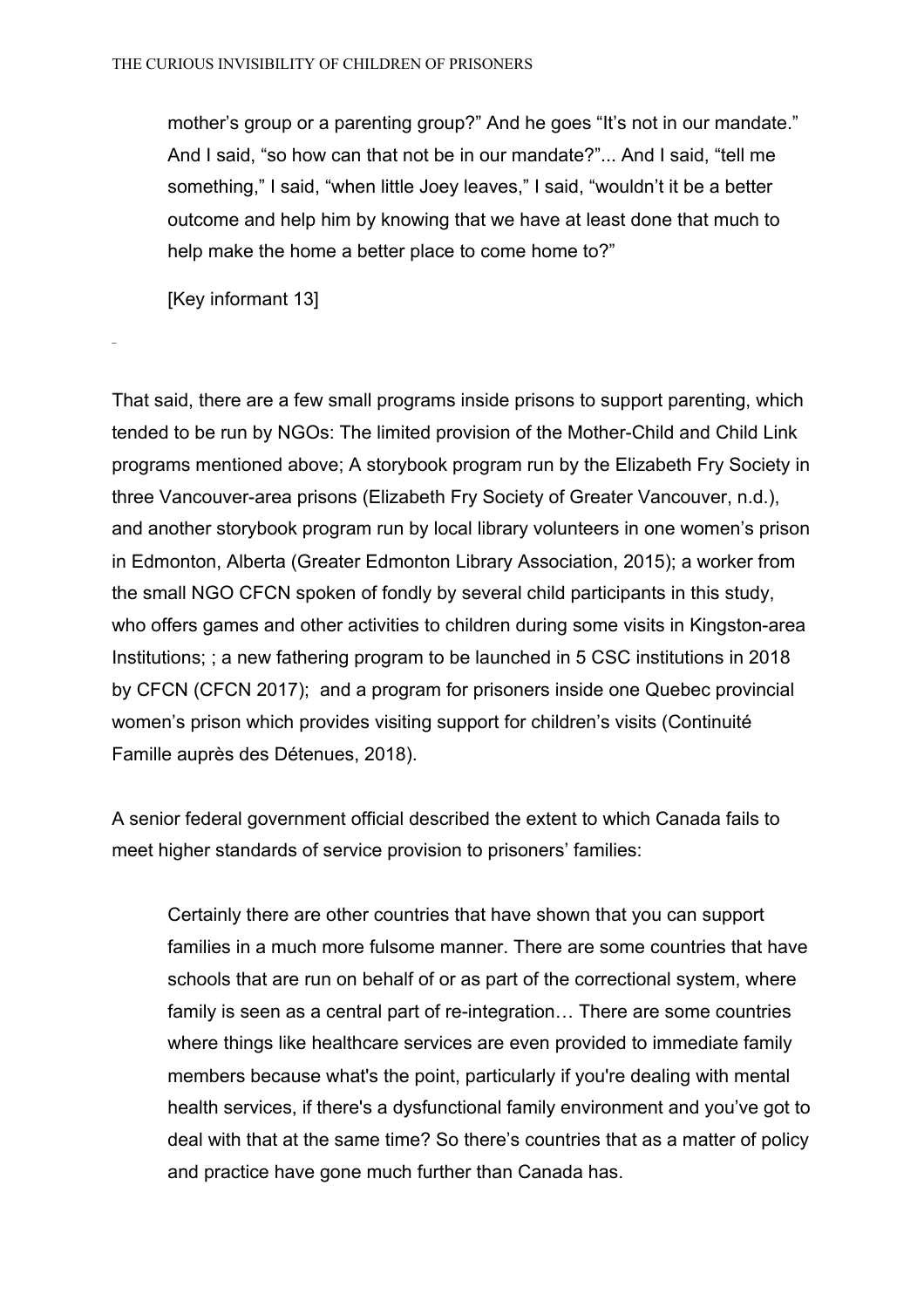## [Key informant 2]

Finally, I located no formal or informal reference to the rights of prisoners' children, nor of prison services' formal responsibilities to them. While prisoners' children are profoundly affected by CSC policy and practice, they regularly enter CSC property when they visit, and they are subject to CSC rules in all of their interactions with their parents, they are not framed as *clients* of CSC. In the Ontario provincial prison system, children and partners appear to be constructed as incidental, social concerns, an annoyance or disruption to the prison, and outside the responsibility of the prison system.

Most [Ontario] institutions have put in place very restrictive limits on the nature, frequency, and duration of visits. In many cases, a significant administrative burden is placed upon family members. Institutional staff also complained about the administrative requirements of supporting visits and the "disruptive" nature of accommodating and supervising visits [Sapers 2017]

Families often exist in formal policy primarily as potential carriers of contraband, over any other attribute or potential. One respondent decried the extensive, stigmatizing security processes and moreover the penal system's privileging of their liability and convenience over all else:

Why are families assumed to be a security risk? Other than the administrative convenience of the system itself. Doesn't somebody actually have to do something on the basis of evidence to treat you as a class. […] It's easier for [staff] to block everyone than it is to start find, to just only block only those who really are a problem. […] But really when you look at the system, all the presumption is 'if you're not one of us (being staff), you're dangerous.' And they do the same with agencies, and volunteers and everything, but I think that's particularly a problem with children.

[Key Informant 5]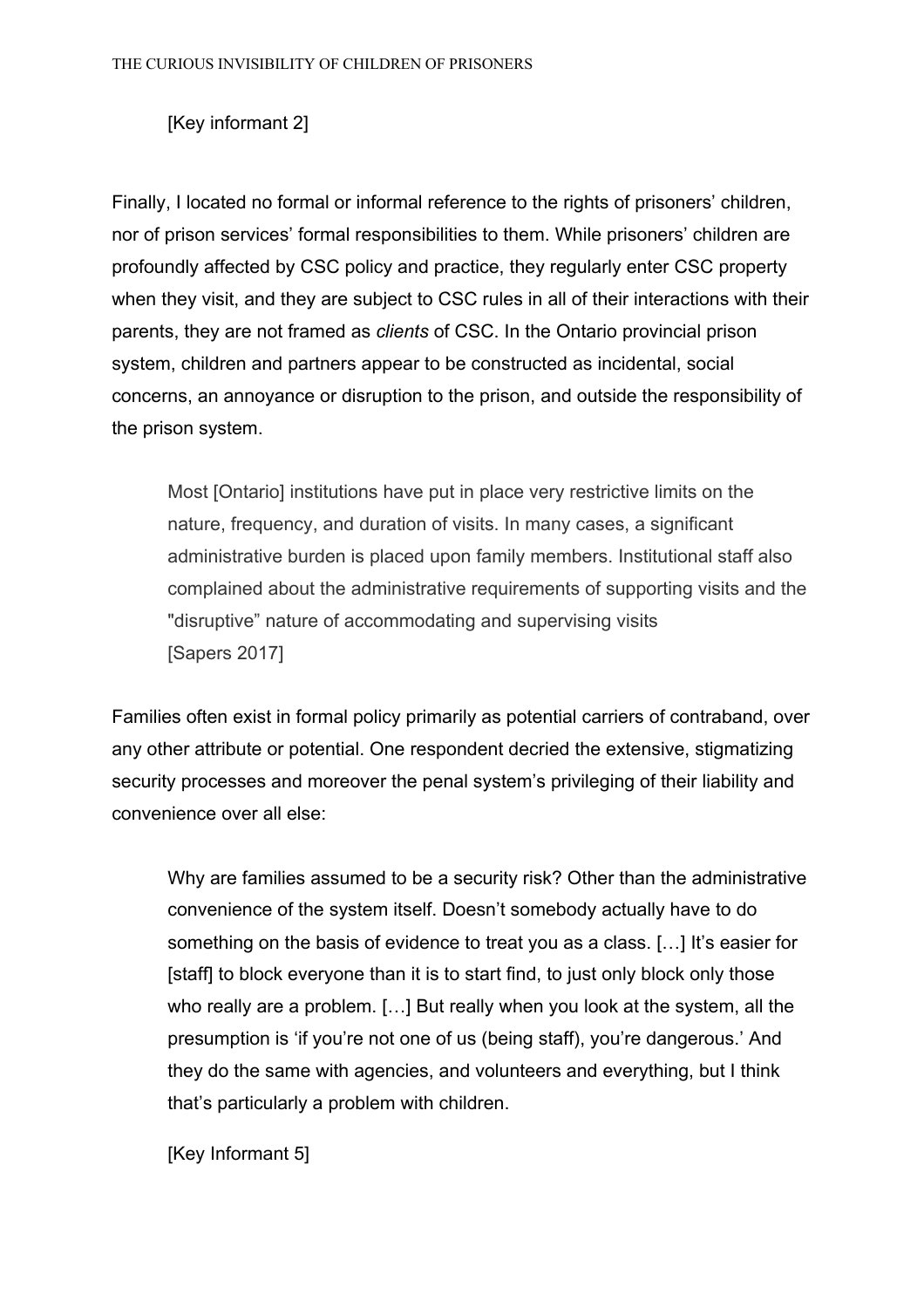This is in spite of the myriad ways in which the lives of children of prisoners may be deeply affected by the decisions and policies of the prison system, and in which they are physically present in the spaces of the prison as visitors. In the Foucauldian sense, these children are constituted as *subjects* of the penal system as their lives are controlled, regulated and managed by the system through the mechanisms visits and other encounters (McKee 2009), even if this regulation is not recognized.

This would seem to differ markedly from other state institutions that family members of the direct client may visit, such as hospitals, which rather see family members as indirect or secondary clients, and instrumentally valuable for the information and support they can provide to the institution's primary client (the patient). For example, the accreditor of Canadian hospitals emphasizes "an approach that fosters respectful, compassionate, culturally appropriate, and competent care that is responsive to the needs, values, beliefs, and preferences of clients and their family members. It supports mutually beneficial partnerships between clients [patients], families, and health care service providers" (Accreditation Canada 2015).

The contrast to the way prisons construct the needs, roles and rights of prisoners' families is striking, and there are a lack of meaningful accountability mechanisms and formal rights systems. Families can make complaints to the federal Correctional Investigator about the treatment of a prisoner by CSC, but they cannot have their own treatment or rights investigated. The Investigator at the time of this study described his office's mandate, set out in the Corrections and Conditional Release Act (CCRA), as follows:

We always cast it in the light of the inmate… So if the young person or the family member makes a complaint to us about the way they were treated, we would respond to that, as I said, but our response would be in the context of 'John has been denied a visit from his son,' not *'the son has been denied access to John.'*

[H. Sapers, personal communication, July 10, 2013; emphasis added] Similarly, in *Hunter v Canada* [1997] 3 F.C. 936, the Federal Court recognised both that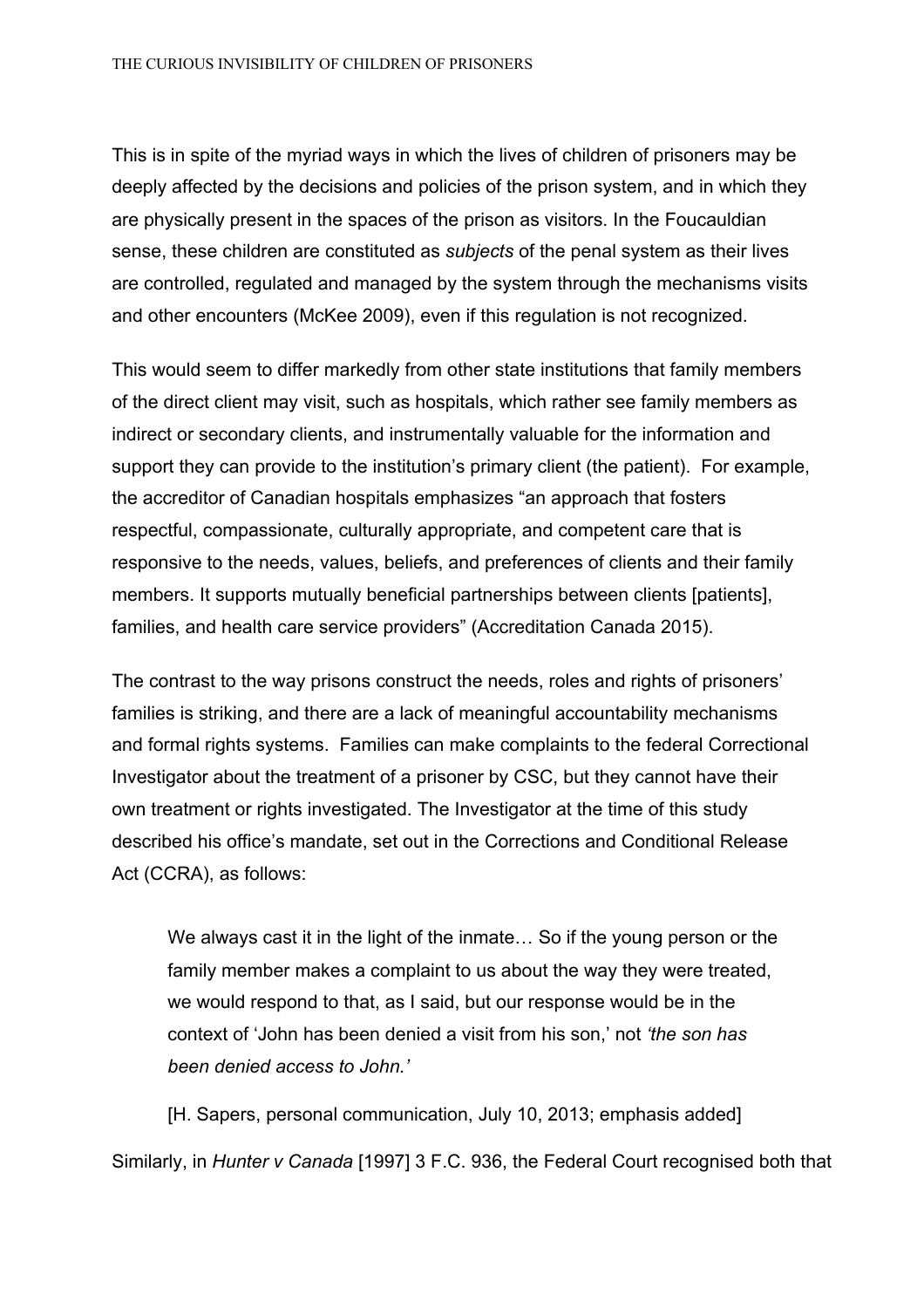family contact is a vital constitutional right of prisoners and serves the rehabilitative goals of the prison, and agreed that the maintenance by inmates of their family relationships and friendships in the community was firmly linked with individual selffulfillment and human flourishing, the values that underlie freedom of expression. However families of prisoners would not seem to hold a corresponding right to family relationships with prisoners. In this way, families of prisoners are granted no agency within criminal justice systems and framed only as objects or functions of the prisoner.

The lack of recognition of any particular rights of children of prisoners is also in conflict with international human rights instruments which speak to this issue. The UN Convention on the Rights of the Child, to which Canada is a signatory, states that children's best interests must be considered by States in "all actions" that concern them (Article 3) and that children must have the right to express their views in decision making processes that affect them (Article 12), which have been interpreted by the Committee on the Rights of the Child to include the right of children of prisoners to have their best interests considered in decisions made about their incarcerated parents' placement (Donson & Parkes, 2018). Further, the Convention protects the right of children to have direct and frequent contact with parents from whom they are separated (Article 9) and the right to have their family ties respected (Article 8). However, I found no evidence of Canada exploring, preserving or being held to account around these rights.

In addition to being having no meaningful presence in prison policy and programming, children of prisoners are also absent from the broader social policy approach to children and families. Despite this group of children is associated with higher rates of poverty and a number of health, mental health and social risks (Wildeman, Goldman, & Turney, 2018), and likely number in the tens of thousands, they simply do not exist in policy statements or government rhetoric at the provincial or federal level and I found no evidence that children of prisoners have ever been the subject of any significant or consistent attention nor service provision in Canada.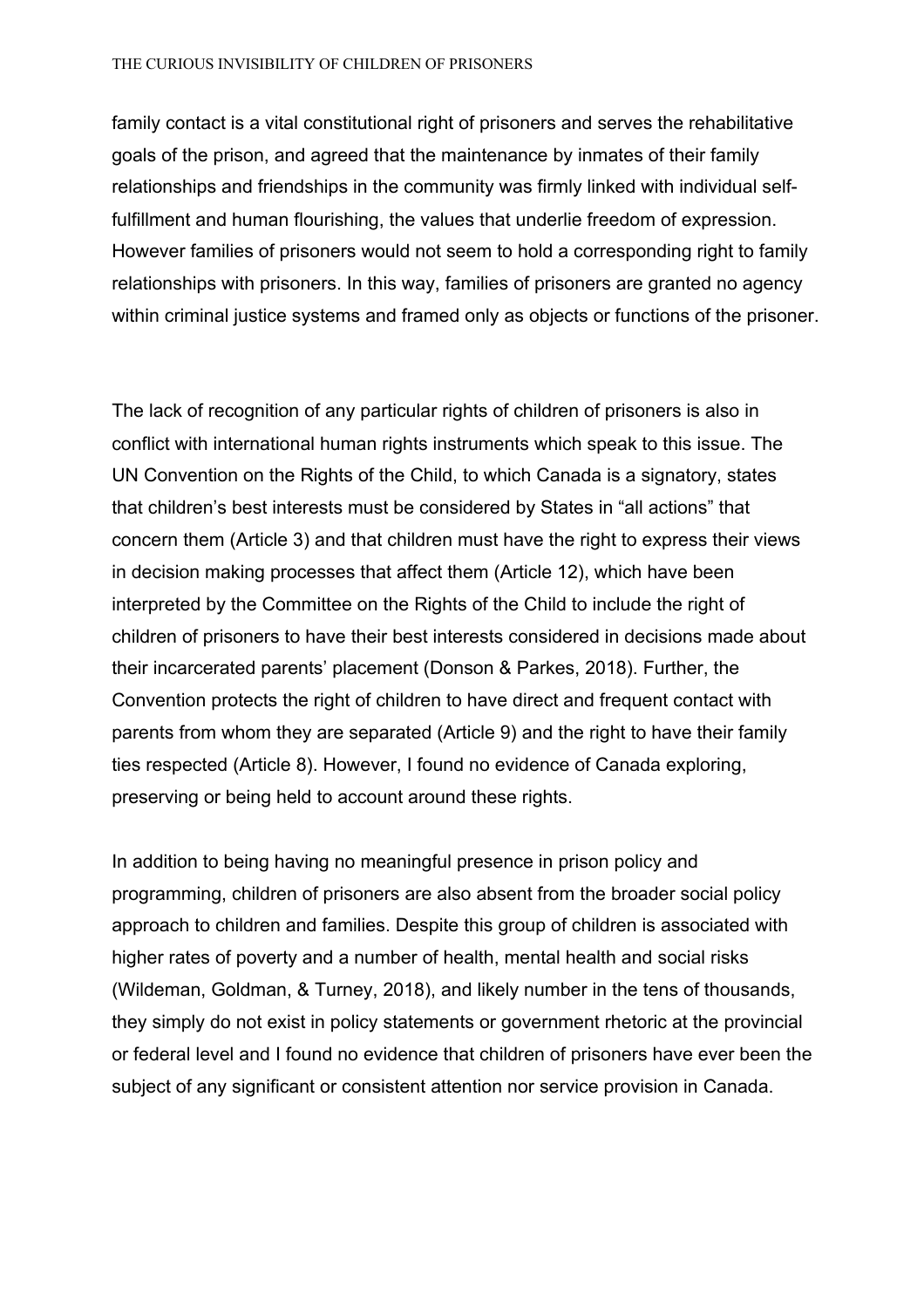### **Discussion: Understanding the lack of recognition and policy**

In this section, I explore possible reasons for this invisibility of children of prisoners and propose that it is neither accidental nor innocuous. I will echo Harter, Berquist, Scott Titsworth, Novak, & Brokaw (2005) who argue the following in relation to their comparably invisible subjects, homeless youth: "Structures both enable and constrain; thus the disappearance of many youth without homes in mainstream institutional discourses simultaneously enhances and diminishes the power of various stakeholders" (p. 308). I will argue that the invisibility of children of prisoners is a function of the roles and positions they occupy, and serves a variety of purposes for those in power, including reducing accountability and avoiding challenges to penal punitivism.

#### *1.* **Children as instruments.**

In several key informant interviews I found I needed to re-focus the conversation back to children of prisoners when participants had steered away, conflating the interests and needs of children of prisoners with prisoners themselves or their partners; children seemed to be overshadowing by the needs and interests of their parents. Purdie-Vaughns and Eibach's (2008)'s concept of intersectional invisibility may provide insight into this effect. They argue that subordinate members of marginalized groups (which children would be in the group of those who are subject to incarceration policies) become "acutely socially invisible." For example, here a key informant turns the focus back to the prisoner:

Interviewer: If there were kind of broader government policy in this area, or something specific to the rights of or the role of families and children of prisoners, what should the aims and goals of that be?

Key Informant: Well, I think, for me, you know, it's always about what is going to best facilitate that individual, so in this case the offender from being able to integrate back into his [community]. [Key Informant 2]

Children's interests may fail to be centered even in services that explicitly seek to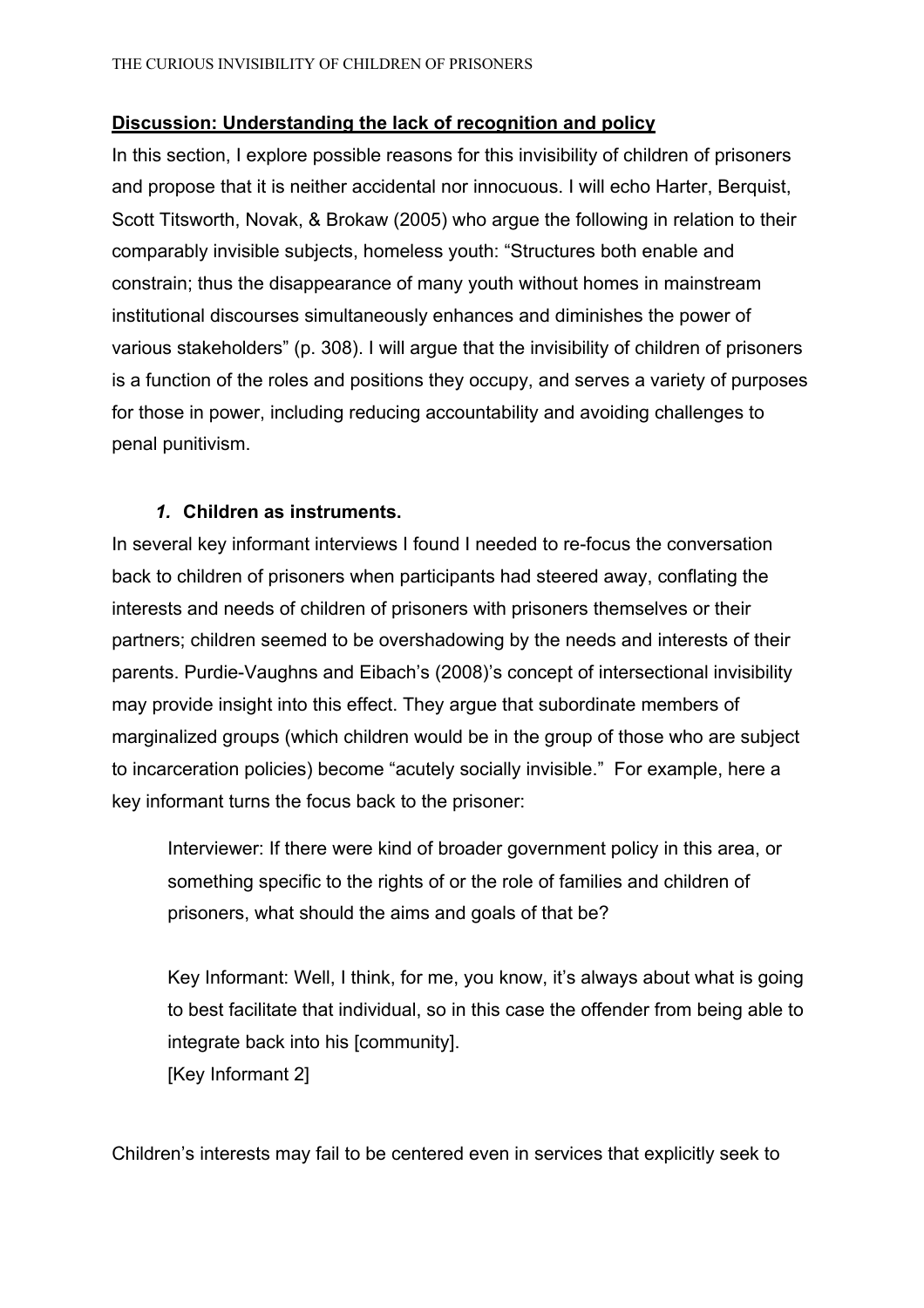support them. For example, one key informant who works with families of prisoners reported an approach to prison visits that privileges the prisoner's and the prison service's interests over the child's:

The other thing is, you know I'll— if we can make it an enjoyable experience, they're more likely to want to go again. The whole thing was, 'let's try to figure out how to make this an enjoyable experience and that'll promote ongoing communication of contact.' And the benefits are, you know. And that's what I said to CSC: the benefit, it, it's a safer place because [prisoners are] not allowed a visit if you're acting up. So, it's a benefit for CSC, the program. Obviously with maintaining good family contact, it's better for reintegration, so it's good for the inmate, you know.

[Key informant 6]

Without wishing to imply that this participant's approach is not grounded in a concern about children's well-being (and indeed he may have simply been describing an effective way to promote this program to CSC partners), this statement is grounded in the assumptions that visits are always and necessarily beneficial to children, and that prisoners' and children's interests and wishes coincide. Poehlmann's (2005) research into negative outcomes associated with children visiting prisons in some situations suggests that these assumptions are problematic.

Another common assumption is that a prisoners' needs for reintegration success is a goal for which a child's visit can and ought to be a means. The conceptual framework employed in this article demands critique of an approach which values children only in their relation or utility to adults. As Codd (2007: 258) argues: "it is more appropriate to support families for their own sake, rather than as instruments of penal policy."

## *2.* **Lack of Accountability.**

I have argued elsewhere that the lack of available information about Canadian children of prisoners serves a purpose so useful that it can be seen as strategic: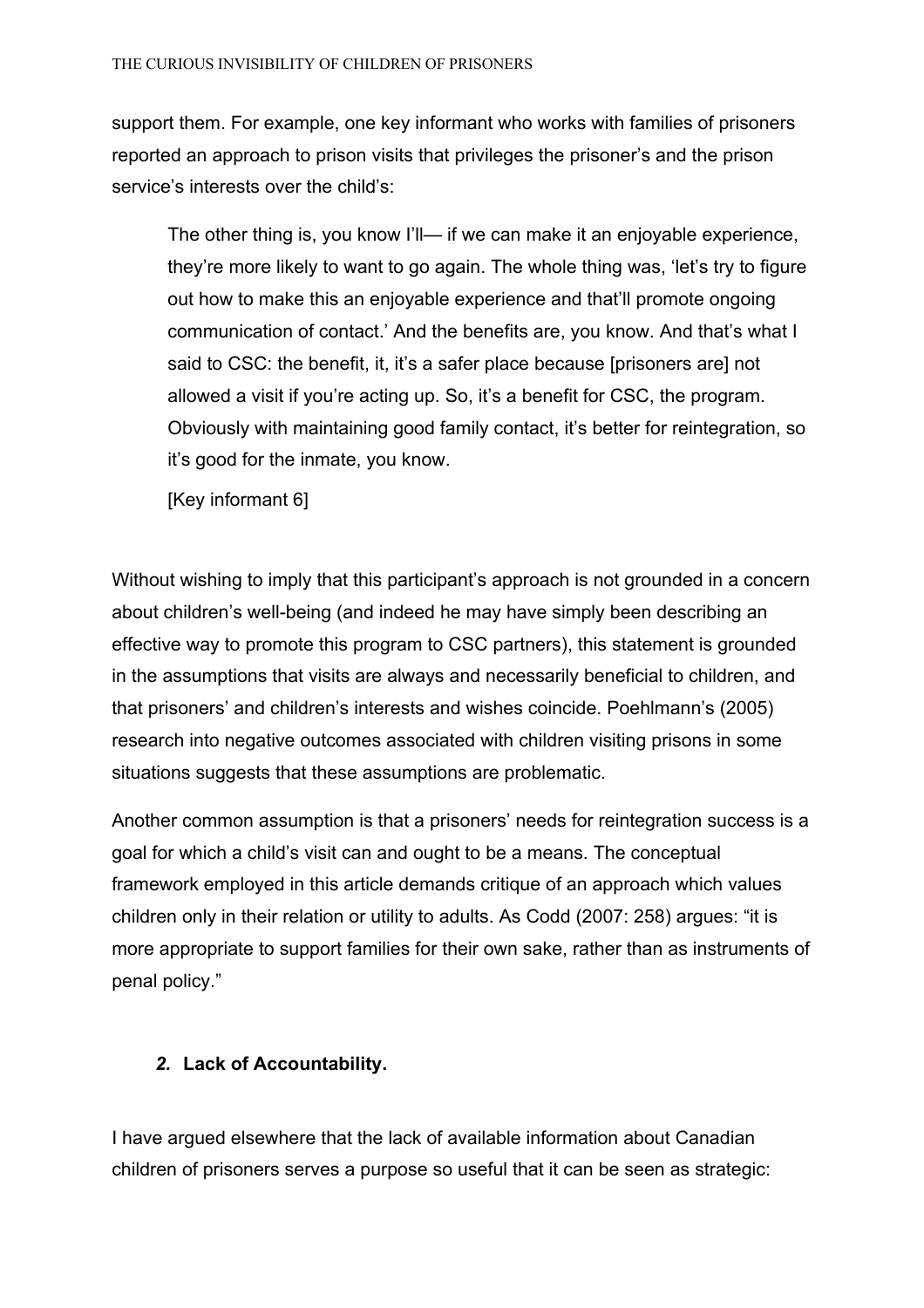without any quantitative data about them, these children do not 'exist,' and the prison therefore has no responsibilities to or for them (Knudsen 2018). A senior official responded in an interesting manner to my questions about the lack of data collection by CSC about children of its prisoners:

Let me be careful but it serves no purpose to know. […] Now of course it serves a purpose, It's tremendously important from a policy perspective and from a family health perspective and integration and all that stuff. But at this point, what would, why would CSC ask? 'Where are your three kids?' 'Who is feeding them tonight?' That may become relevant for day parole consideration or maybe even for assessing for a family visit. But [if] you're doing a pen[itentiary] placement?

[Key Informant 1]

This official treads carefully but suggests that the lack of data collection is not innocuous; if information about children of prisoners existed, the prison service might be required to respond to this information and face additional responsibilities. His statement that "it serves no purpose" for the prison service to know may as well be in inverted commas, as he quickly notes that the data would, of course, serve a policy purpose; rather it serves no *desired* purpose for the prison service. If children of prisoners 'existed,' prisons might bear some responsible for the quality of their experiences with the prisons, for providing them programming to reduce their barriers to having relationships with their prisoner parent, or even to improve their health and social outcomes, all of which would result in higher costs and liabilities to prisons.

## *3.* **Political narratives.**

Finally, I suggest that the invisibility of children of prisoners from penal policy or broader social policy discussions serves to support a particular ideological perspective. Around the same time that children of prisoners were being 'discovered' academically, Canada and other Western states had been undergoing a dramatic shift in the approach to and role of their criminal justice system. Prison, policing and sentencing approaches became politicized across the West in the late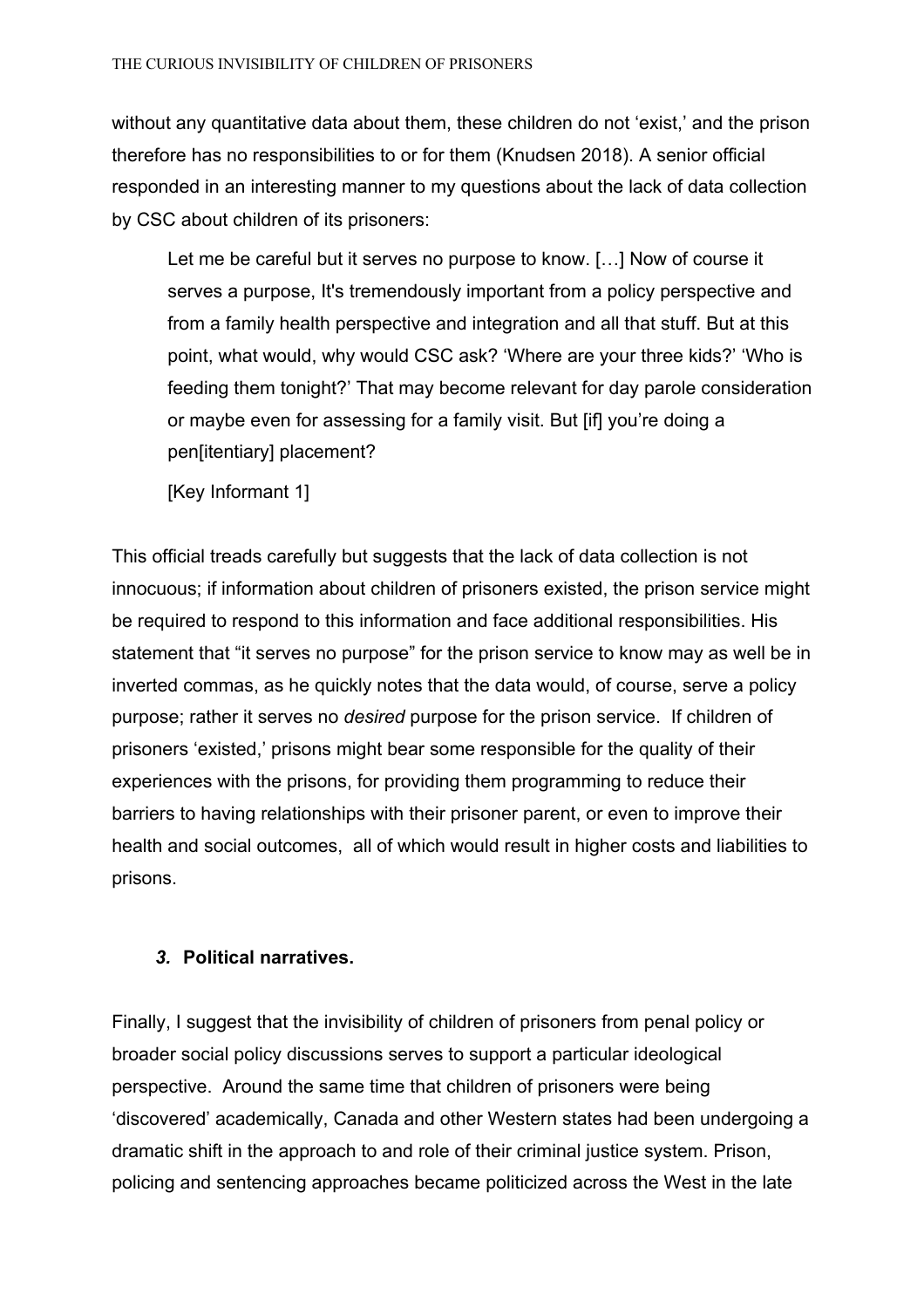20th century, creating large increases in prison populations, and penal approaches took a punitive turn (Garland 2001; Newburn 2003). That this policy shift was primarily intended to support ideological narratives, and not to meet goals of public safety, is clear from the lack of support for this approach by the criminological literature and the subsequent dismantling of many of these changes due to their unconstitutionality (Fine 2018; Newburn 2003). The political approach to criminal justice continues to be based on rigid neoliberal binaries in Western democracies including Canada: soft versus tough on crime; rights of victims as inversely proportional to rights of prisoners; and good guys versus bad guys.

Within these strict binaries, the presence of children (as well as the parenting practices of prisoners) is disruptive (Knudsen, 2018). Being loved and needed by a child suggest that prisoners have value, have a life beyond the prison, and are not wholly deviant. Indeed, parenting is arguably a most human of roles and activities. One respondent explained their interpretation of the previous government's approach:

This government isn't going to punish people for what they do, this government punishes people for what they are. That's why you tend to increase mandatory minimum without rationale and also effectively abolish pardons at the same time. I mean if you really thought that harsher penalties will change people why would you want to abolish pardons[…]

[The government says] "You're [criminals are] different, you are substantially different from the rest of us and those who are touched by you are the same." So whether you abolish pardons or you abolish visits, it's the same thing; "it's what you are. Once a criminal always a criminal. You're a bad seed." And that's a fundamental shift.

**[Key Informant 5]** 

Another respondent explains that the resolution to this discord is to remove the attribute 'parent' from prisoners:

I think right now it's seen as anyone who is in a prison doesn't deserve to be a parent. That they're somehow bad … [the political narrative is] that these are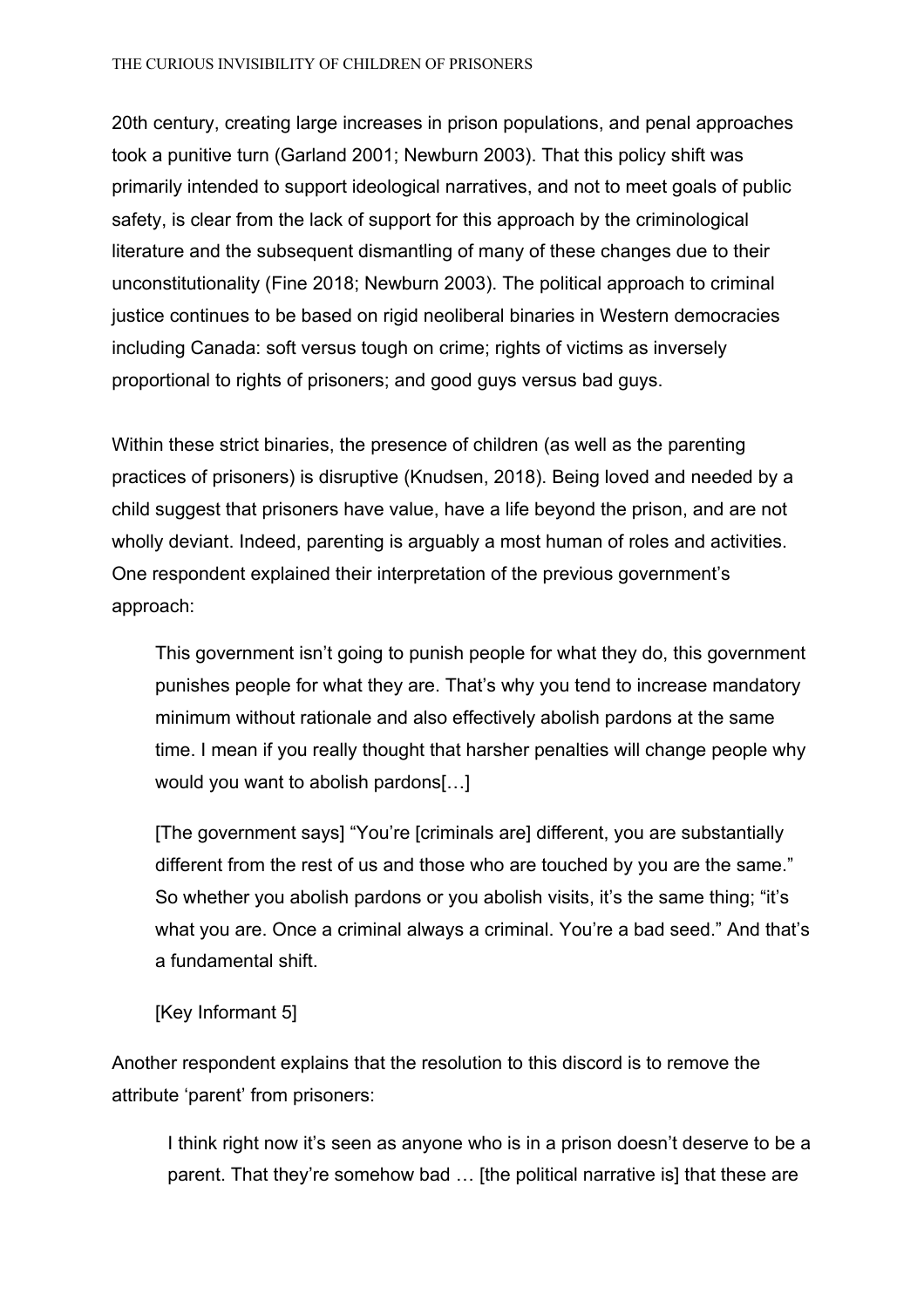people not deserving of being parents. We are more willing to spend you know billions of dollars putting kids in care than promoting those relationships or encouraging people.

[Key Informant 4]

This 'de-parenting' of prisoners and erasing of their children from policy must be also understood in the context of racism and colonialism in Canada. Indigenous peoples have had their parenting pathologized and their children forcibly removed in subsequent waves of State policy from the residential school systems, to the Sixties Scoop, to the current overrepresentation of Indigenous children in child welfare care (Truth and Reconciliation Canada 2015). Critical race scholars have pointed to the pathologizing of Black parenting by academics, social policy and service providers (Hill 2003). If the state has a history of pathologizing the parenting practices and roles of Indigenous and racialized peoples, then the invisibility of parenting in a prison system that houses disproportionate rates of Indigenous and racialized people is not inconsistent (Malakieh 2018; Juristat 2015).

#### **Conclusion and recommendations**

This article has explored children of prisoners' conspicuous absence from prison policy in Canada. This absence is startling given the high rates of parental incarceration, the range of associated negative outcomes to their health and wellbeing, and the growing policy and scholarly attention to this issue in other countries. I propose the following preliminary ameliorating recommendations:

- 1. Every prisoner admission process in Canada should include (non-identifying) questions about how many children the prisoner has, their erstwhile caregiving role, and the type of caregiver who is caring for those children.
- 2. Canadian prison systems must be directed to recognize families of prisoners as having rights, including the right of children to have their voice heard in the systems that affect them, including prison visiting and contact process.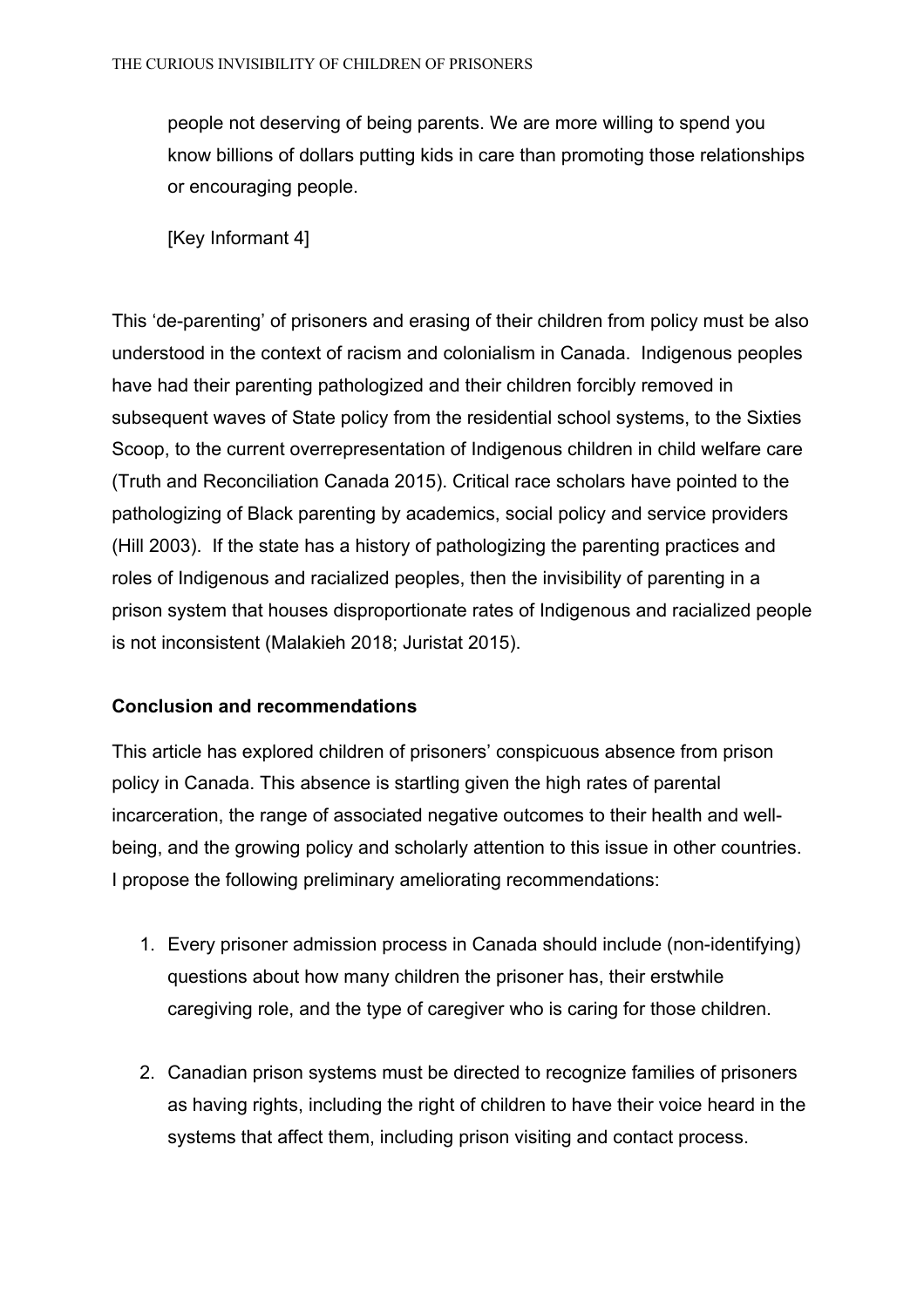3. Governmental policy attention and funding should be directed to the specific and independent needs of children of prisoners.

Contrary to the title of this article, I have argued herein that the invisibility of children of prisoners in Canada is far from curious; it serves important purposes for the penal system including allowing a lack of responsibility for children who visit and are otherwise affected by prison systems, and also preventing the discord that children pose to the punitive ideologies that underlie our criminal justice system. However, the increasing academic attention to the topic of familial incarceration both internationally will hopefully shine light onto this group of children, justify further research and motivate penal systems to consider the well-being of their child subjects.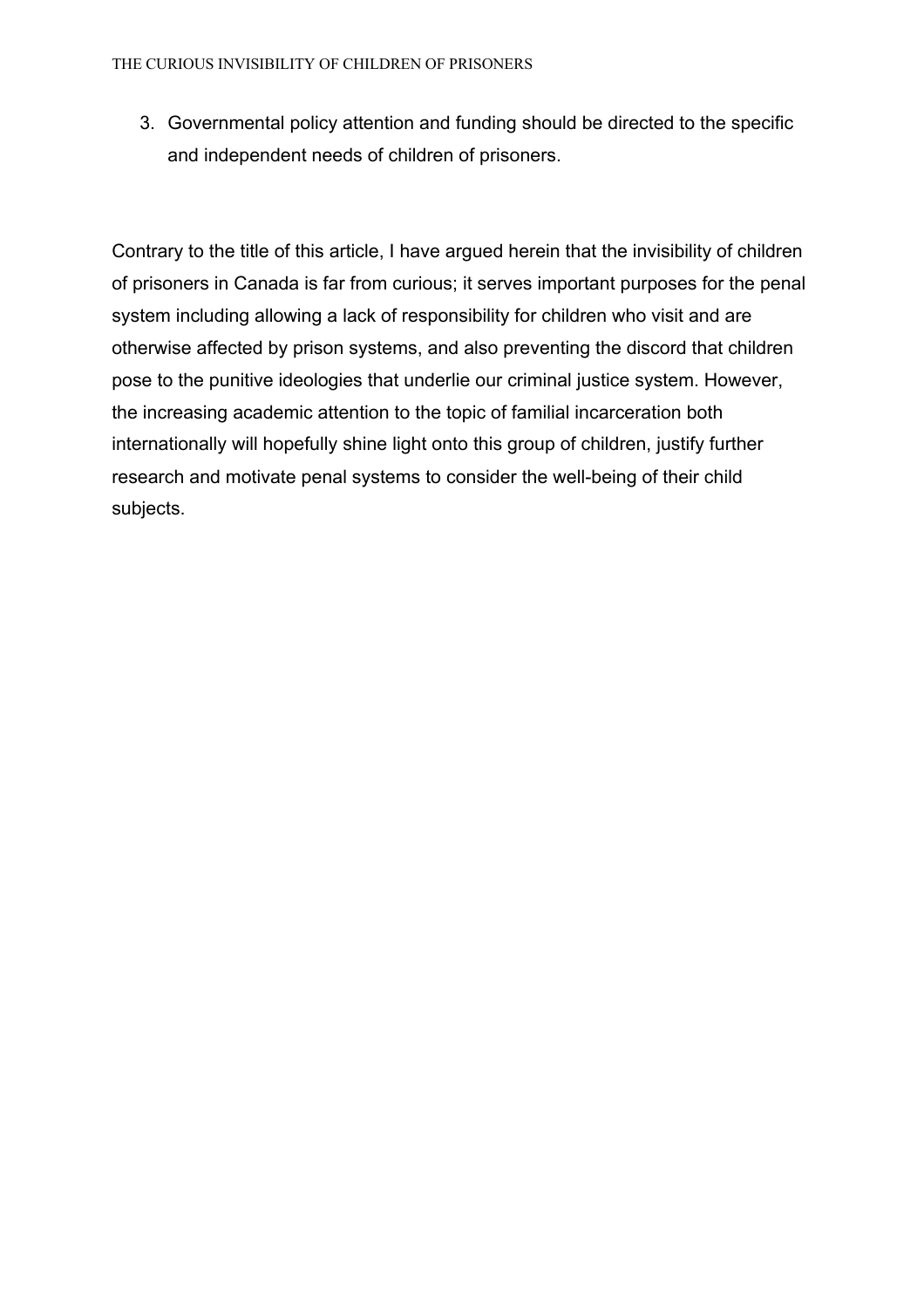#### References

- Accreditation Canada (2015) *Factsheet: Client- and family-centred care in the Qmentum program*. Retrieved from: https://www.cfhi-fcass.ca/sf-docs/defaultsource/patient-engagement/accredication-canada.pdf
- Bales WD and Mears DP (2008) Inmate social ties and the transition to society: Does visitation reduce recidivism? *Journal of Research in Crime and Delinquency*  45(3): 287–321.
- Barrett, M. R., Allenby, K., & Taylor, K. (2012). *Twenty years later: revisiting the task force on federally sentenced women*. Correctional Service of Canada. Retrieved from: http://www.csc-scc.gc.ca/005/008/092/005008-0222-01 eng.pdf
- Bayes, S. (2002). *A snowball's chance: Children of offenders and Canadian social policy.* Vancouver, British Columbia : Elizabeth Fry Society of Greater Vancouver.
- Beaujot, R., Du, C. J. et Ravanera, Z. (2013). Family policies in Quebec and the rest of Canada: Implications for fertility, child-care, women's paid work, and child development indicators. *Canadian Public Policy*, *39*(2), 221-240.
- Boe, R, (1998). *A two-year release follow-up of federal offenders who participated in the Adult Basic Education (ABE) program*, Correctional Service of Canada, Retrieved at: http://www.csc-scc.gc.ca/research/r60e-eng.shtml#literacy
- Boocock, Sarane and Scott, Kimberly. 2005. *Kids in context: The sociological study of children and childhoods.* Rowman & Littlefield.
- Brennan, S. (2014). Canada's mother-child program: Examining its emergence, usage and current state. *Canadian Graduate Journal of Sociology and Criminology*, *3*(1), 11-33.
- Carpentier, M. (1995). Offenders learning to be better parents. *Forum on Corrections Research*, *7*(2), 23-24.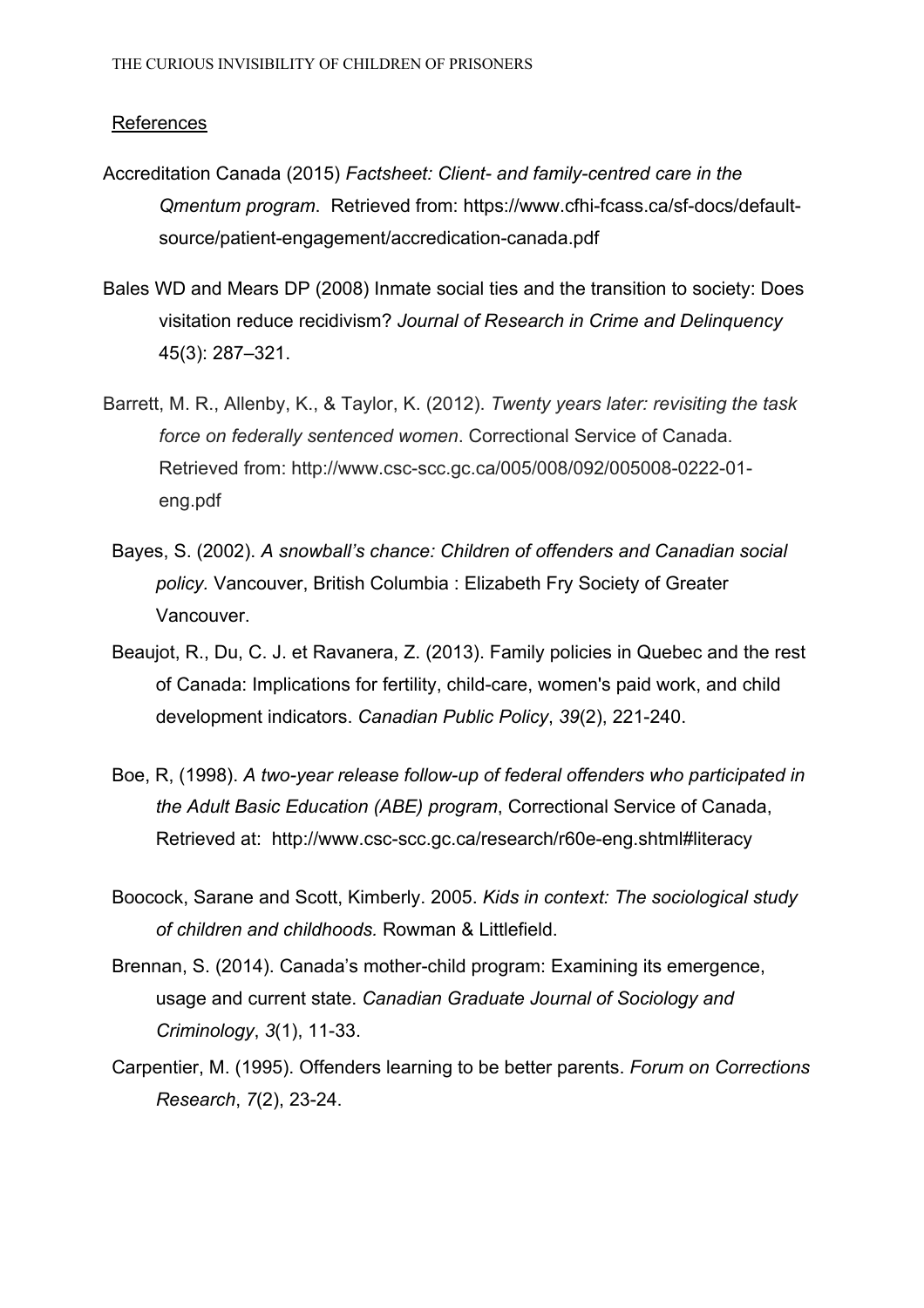- Codd, H. (2007). Prisoners' families and resettlement: a critical analysis. *The Howard Journal of Criminal Justice*, *46*(3), 255-263.
- Condry, R. et Scharff-Smith, P. (2018). *Prisons, punishment, and the family: Towards a new sociology of punishment?* Oxford, Royaume-Uni : Oxford University Press.
- Continuité Famille auprès des Détenues. (2018). *Website: CFAD's mother-child program.* Retrieved from: http://cfad.ca/en/#section1
- Correctional Service of Canada (n.d.) *Visiting Application Child Safety Waiver.* Retrieved at: https://www.csc-scc.gc.ca/forms/092/0653-01E.pdf
- Correctional Service of Canada (2015). Commissioner's Directive no. 786: *Victim Complaints* Retrieved at: https://www.csc-scc.gc.ca/politiques-et-lois/786-cdeng.shtml
- Correctional Service of Canada (2016). Commissioner's Directive no. 768: *Institutional Mother-Child Program* Retrieved at: https://www.cscscc.gc.ca/politiques-et-lois/768-cd-en.shtml
- Cunningham, A. J. et Baker, L. L., (2003). *Waiting for mommy: Giving a voice to the hidden victims of imprisonment.* Centre for Children and Families in the Justice Systems.
- Derkzen, D. M., Gobeil, R., & Gileno, J. (2009). *Visitation and post-release outcome among federally-sentenced offenders.* Canada: Correctional Service of Canada.
- Donson, F., & Parkes, A. (2018). Rights and Security in the Shadow of the Irish Prison. Condry, R. and Scharff-Smith, P. (Eds). *Prisons, Punishment and the Family: Towards a New Sociology of Punishment?* Oxford University Press, UK. P. 196
- Elizabeth Fry (n.d.) Website: Justice System: Women with Children and Families Retrieved from: https://elizabethfry.com/we-can-help/programsservices/#justice-system-women
- Families Outside. (2016) *Children of Prisoners | Support for Families of Prisoners*. Retrieved from: http://www.familiesoutside.org.uk/kids/
- Farmer, M. (2017). *The importance of strengthening prisoners' family ties to prevent reoffending and reduce intergenerational crime.* Ministry of Justice UK.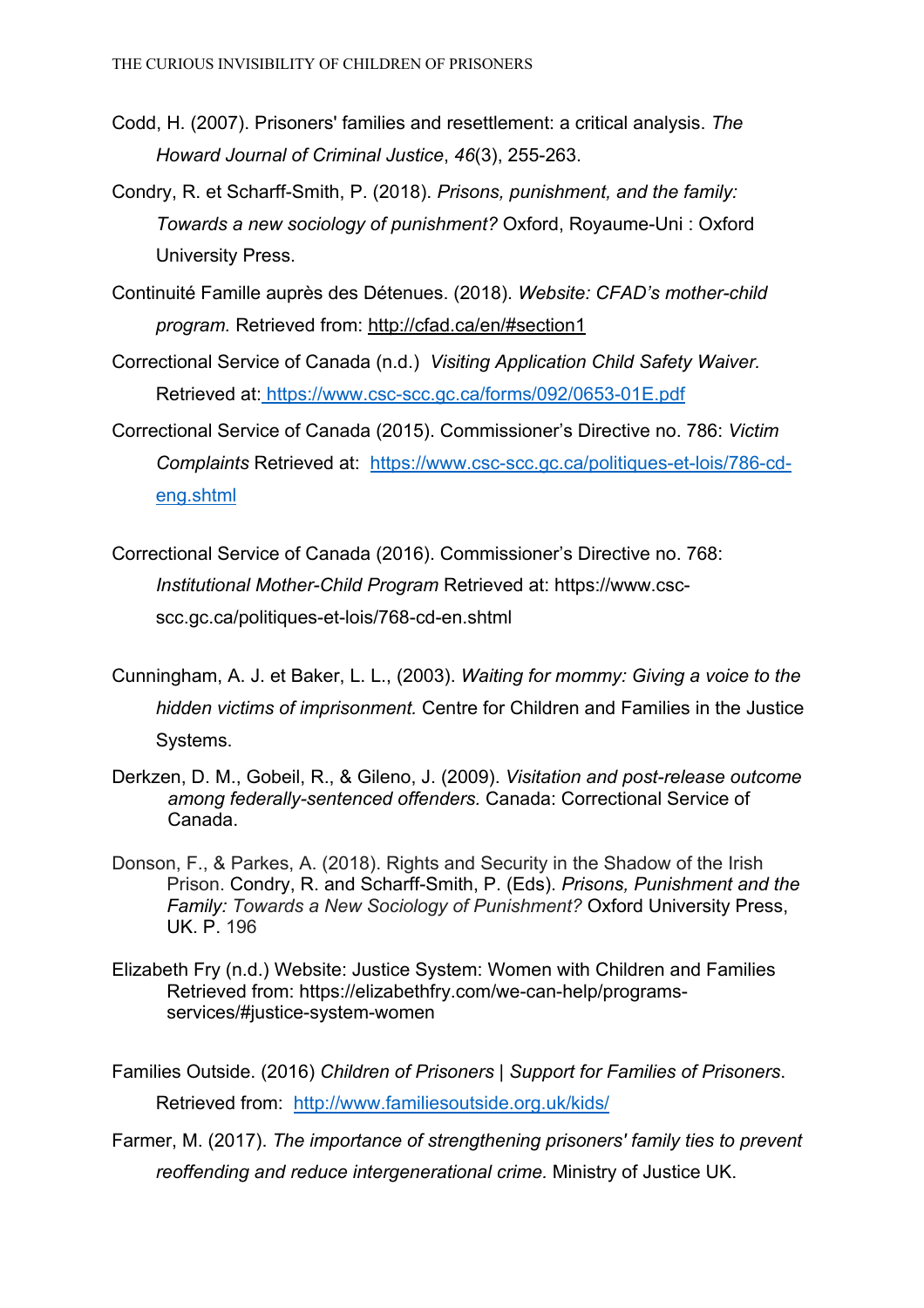- Felitti, V. J. (2017). Future applications of the adverse childhood experiences research. *Journal of Child & Adolescent Trauma*, *10*(3), 205-206.
- Fine, S. (2018, 14 December). Supreme Court strikes down mandatory victim surcharges. *The Globe and Mail.* Retrieved from: https://www.theglobeandmail.com/canada/article-supreme-court-strikes-downmandatory-victim-surcharges/
- Garland, D. (2001). *The culture of control: Crime and social order in contemporary society*. Oxford, Royaume-Uni : Oxford University Press.
- Glaze, L. & Maruschak, L. (2008). *Parents in prison and their minor children*. US Department of Justice, Bureau of Justice Statistics.
- Greater Edmonton Library Association. (2015). *Volunteers Needed Storybook Project.* Retrieved from: https://gelaprison.wordpress.com/2012/07/02/volunteers-needed-storybookproject/
- Hannah-Moffat, K. (2015). Needle in a Haystack. *Criminology & Public Policy*, *14*(1), 113-120.

Harpur, T. (2015, September 15) Criminal justice not that just, or humane. *The Peterborough Examiner, p.* A4. Retrieved from: http://www.pressreader.com/canada/the-peterboroughexaminer/20150916/281608124222128

Harter, L. M., Berquist, C., Scott Titsworth, B., Novak, D. et Brokaw, T. (2005). The structuring of invisibility among the hidden homeless: The politics of space, stigma, and identity construction. *Journal of Applied Communication Research*, *33*(4), 305-327.

Hill, R. B. (2003). *The strengths of Black families*. University Press of America.

- Hogan, D. (2005) Researching 'the child' in developmental psychology. In Greene S.M & Hogan D.M. (Eds) Researching Children's Experiences: approaches and methods, London: Sage.
- Jones, A., Gallagher, B., Manby, M., Robertson, O., Schützwohl, M., Berman, A. H., Christmann, K. (2013). Children of prisoners: Interventions and mitigations to strengthen mental health. University of Huddersfield, Huddersfield. Retrieved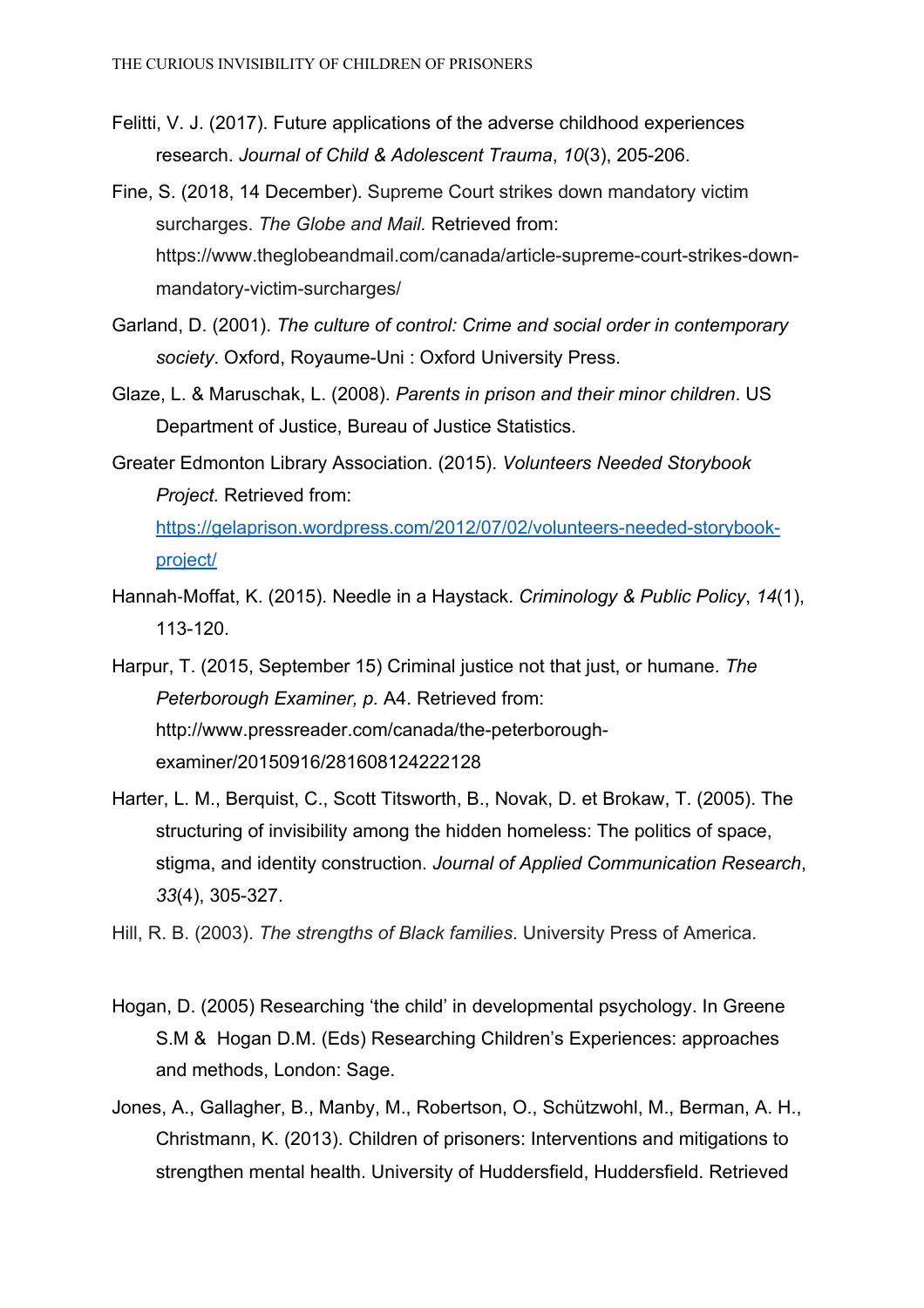at: http://eprints.hud.ac.uk/id/eprint/18019/1/ChildrenOfPrisonersReportfinal.pdf

- Juristat (2015) *Adult correctional Services Survey* 2013/2014. Canadian Centre for Justice Statistics, Statistics Canada. *Juristat*, *35*(1). Retrieved from : https://www150.statcan.gc.ca/n1/pub/85-002-x/2015001/article/14163-fra.htm
- Knudsen, E. M. (2016). *The experiences of Canadian children of prisoners.* PhD thesis, The London School of Economics and Political Science (LSE).
- Knudsen, E.M. (2018) The Invisibility of Children of Prisoners. In Condry, R. and Scharff-Smith, P. (Eds). *Prisons, Punishment and the Family: Towards a New Sociology of Punishment?* Oxford University Press, UK. P. 288
- LaBoucane-Benson, P. & Van Dieten, M. (2013). *Glube and Panel Recommendation Review.* Correctional Service of Canada
- Malakieh, J. (2018). "Adult and youth correctional statistics in Canada, 2016/2017" *Juristat*, 38(1). Retrieved from: https://www150.statcan.gc.ca/n1/pub/85-002 x/2018001/article/54972-fra.htm
- McCormick, A. V., Millar, H. A. et Paddock, G. B. (2014). *In the best interests of the child: Strategies for recognizing and supporting Canada's at-risk population of children with incarcerated parents.* University of the Fraser Valley. Centre for Safe Schools and Communities.
- McKee, K. (2009). Post-Foucauldian governmentality: What does it offer critical social policy analysis? *Critical Social Policy*, *29*(3), 465-486.
- Ontario Ministry of Community Safety and Correctional Services (MCSCS) (2018) *Inmate Information Guide for Adult Institutions.* Retrieved from: https://www.mcscs.jus.gov.on.ca/french/corr\_serv/PoliciesandGuidelines/CS\_In mate\_guide\_fr.html
- Ministry of Community Safety and Correctional Services (MCSCS) (2018) *Website: Policies and Guidelines: visiting policy.* Retrieved from: https://www.mcscs.jus.gov.on.ca/french/corr\_serv/PoliciesandGuidelines/CS\_vi siting policy fr.html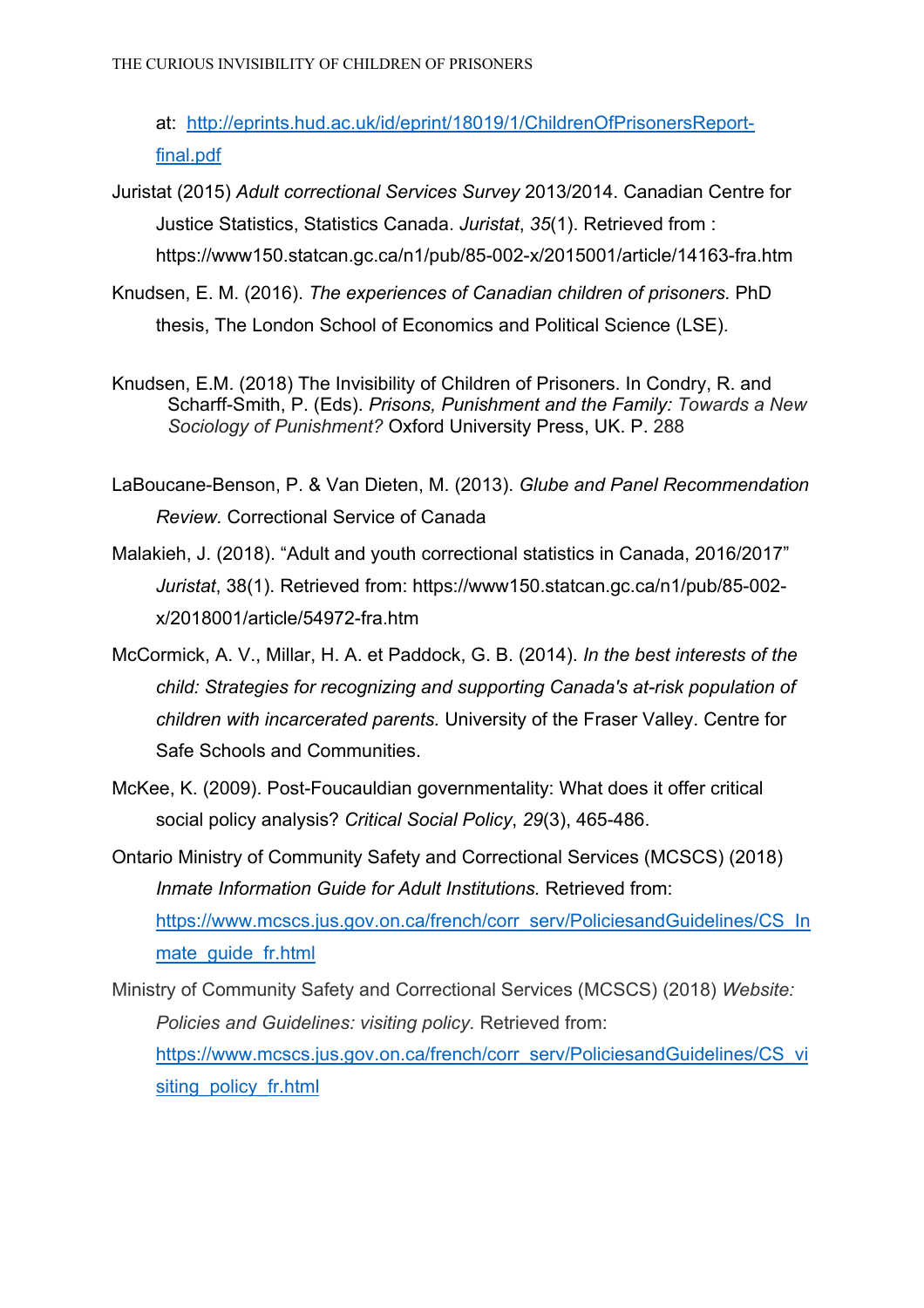- Murray, J. et Farrington, D. P. (2005). Parental imprisonment: Effects on boys' antisocial behaviour and delinquency through the life-course. *Journal of Child Psychology and Psychiatry, 46*(12), 1269-1278.
- Murray, J., Farrington, D., Sekol, I. et Olsen, R. (2009). *Effects of parental imprisonment on child antisocial behaviour and mental health: a systematic review.* Campbell Systematic Reviews : The Campbell Collaboration.

Newburn, T. (2003). *Crime and criminal justice policy*: London: Pearson Education.

- Office of the Assistant Secretary for Planning and Evaluation (ASPE) (2010). *Parenting from prison : innovative programs to support incarcerated and reentering fathers. Retrieved at : https://aspe.hhs.gov/report/parenting-prisoninnovative-programs-support-incarcerated-and-reentering-fathers*
- Ontario (2015) *News release: Ontario Launches Enhanced Youth Action Plan* Retrieved from: https://news.ontario.ca/mcys/en/2015/06/ontario-launchesenhanced-youth-action-plan.html
- Ontario Hospital Association (2018). *Principles for Family Presence Policies.* Retrieved from:

https://www.oha.com/Documents/Principles%20for%20Family%20Presence%2 0Policies.pdf

- Poehlmann, J. (2005). Representations of attachment relationships in children of incarcerated mothers. *Child Development, 76*(3), 679-696.
- Prison Care and Advice Trust (PACT) (2016). *Visitors' Centres*. Retrieved from: http://www.prisonadvice.org.uk/our-services/supporting-prisoners-children-andfamilies/visitors-centres
- Purdie-Vaughns, V. et Eibach, R. P. (2008). Intersectional invisibility: The distinctive advantages and disadvantages of multiple subordinate-group identities. *Sex Roles*, *59*(5-6), 377-391.
- Canadian Families and Corrections Network (CFCN) (2017) Website : *Dad HERO (Helping Everyone Realize Opportunities*. Retreived at : https://www.cfcnrcafd.org/dadhero
- Reitano, J. (2016). Statistiques sur les services correctionnels pour adultes au Canada, 2014/2015. *Juristat*, *36*(1). Retrieved from: https://www150.statcan.gc.ca/n1/pub/85-002-x/2016001/article/14318-fra.htm